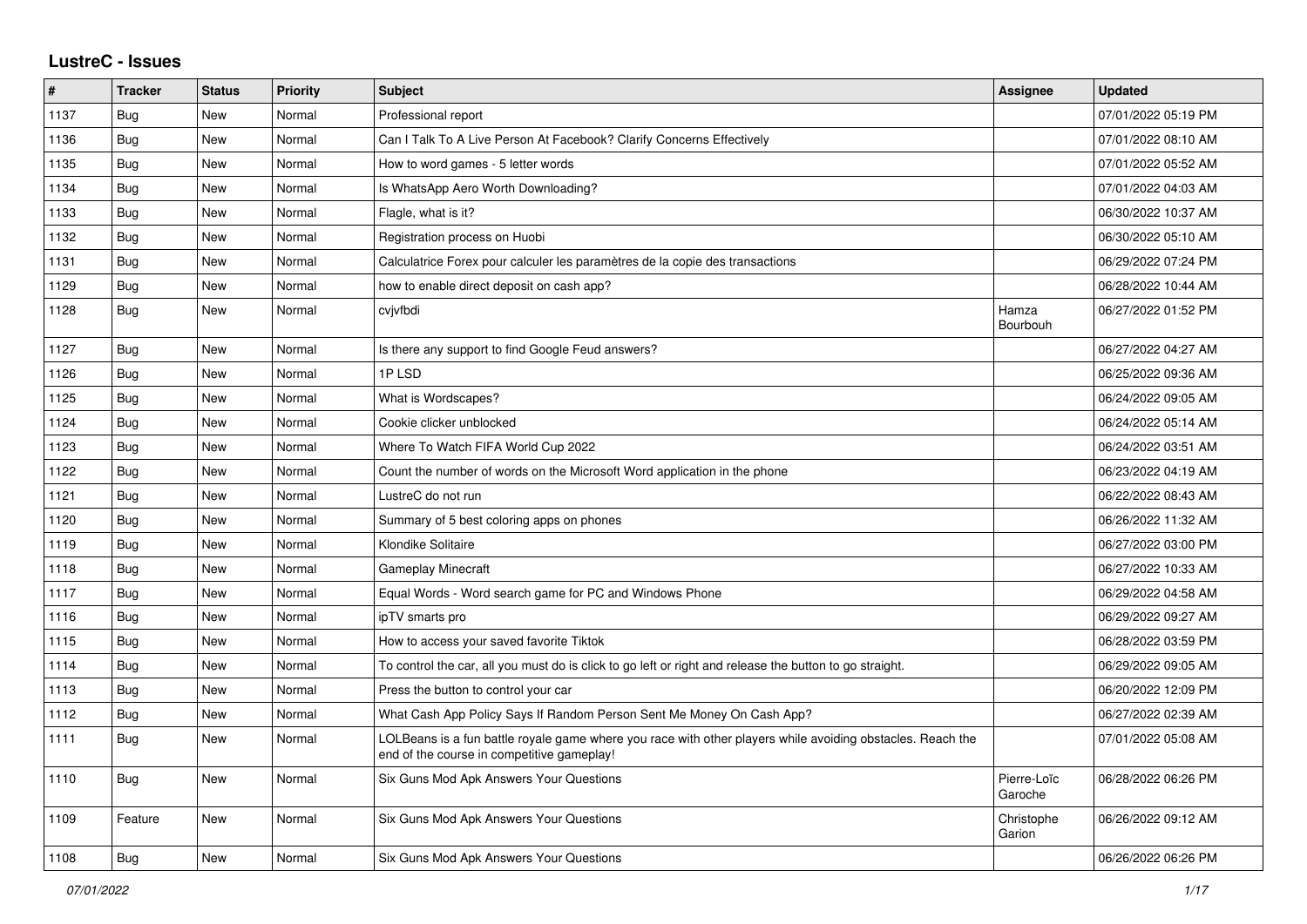| #    | <b>Tracker</b> | <b>Status</b> | <b>Priority</b> | <b>Subject</b>                                                            | <b>Assignee</b>        | <b>Updated</b>      |
|------|----------------|---------------|-----------------|---------------------------------------------------------------------------|------------------------|---------------------|
| 1107 | Feature        | New           | High            | Where do you have to find an application to watch news and sports videos? | Christophe<br>Garion   | 06/29/2022 10:16 AM |
| 1106 | Bug            | <b>New</b>    | Normal          | How Do I Get Cash App ++ Without Confronting Any Technical Glitches?      |                        | 06/25/2022 09:53 PM |
| 1105 | Bug            | New           | High            | What is Mahjong online?                                                   |                        | 06/28/2022 03:47 AM |
| 1104 | Bug            | New           | Normal          | Idle game fix bug                                                         |                        | 06/26/2022 06:52 PM |
| 1103 | Bug            | New           | Normal          | Idle game fix bug                                                         |                        | 06/25/2022 09:08 PM |
| 1102 | Bug            | New           | Normal          | Charlottesville Travel Guide?                                             |                        | 06/26/2022 07:44 AM |
| 1101 | Bug            | New           | Normal          | How to Delete Cash App History at once?                                   |                        | 06/27/2022 01:33 PM |
| 1100 | Feature        | New           | Low             | <b>Food Products</b>                                                      | Pierre-Loïc<br>Garoche | 06/28/2022 09:40 AM |
| 1099 | Feature        | <b>New</b>    | Normal          | Whatsapp Plus - A New Way Of Communicating                                |                        | 06/28/2022 07:57 AM |
| 1098 | Bug            | New           | Normal          | Life of a Fisherman                                                       |                        | 06/26/2022 05:16 PM |
| 1097 | Bug            | New           | Normal          | Race and experience new life.                                             |                        | 06/26/2022 04:22 PM |
| 1096 | Bug            | New           | Normal          | Race and experience new life.                                             |                        | 06/26/2022 06:07 PM |
| 1095 | Feature        | New           | High            | Want to Know the Best CV Makers in Dubai?                                 |                        | 06/20/2022 06:29 AM |
| 1094 | Bug            | New           | Normal          | What time does direct deposit hit Cash App?                               |                        | 06/14/2022 03:27 PM |
| 1093 | Bug            | New           | Normal          | Uniswap Exchange                                                          | Christophe<br>Garion   | 06/14/2022 11:55 AM |
| 1092 | Bug            | New           | Normal          | Ellison Estate Vineyard                                                   |                        | 06/20/2022 12:03 PM |
| 1091 | Bug            | New           | Normal          | Find family fun indoors and outdoors in the Jungfrau Region               |                        | 06/14/2022 09:33 AM |
| 1090 | Bug            | New           | Normal          | Pay Someone To Do My Assignment                                           |                        | 06/11/2022 03:15 PM |
| 1089 | Bug            | New           | Normal          | Pay Someone To Do My Assignment                                           |                        | 06/15/2022 04:44 AM |
| 1088 | Bug            | New           | Normal          | Health And Fitness Tips 2022                                              | Pierre-Loïc<br>Garoche | 06/20/2022 06:42 AM |
| 1087 | Bug            | New           | Normal          | How do new writers start out?                                             |                        | 06/29/2022 10:43 AM |
| 1086 | Bug            | New           | Immediate       | <b>Composite Engineer</b>                                                 | Pierre-Loïc<br>Garoche | 06/10/2022 09:26 AM |
| 1085 | Feature        | New           | Normal          | dcvghdcc asgdvgd dveduqwv ajdhvwd                                         |                        | 06/09/2022 03:46 PM |
| 1084 | <b>Bug</b>     | New           | Normal          | <b>Trippie Redd</b>                                                       |                        | 06/11/2022 09:05 AM |
| 1083 | Bug            | New           | Normal          | coin base review                                                          |                        | 06/11/2022 09:13 AM |
| 1082 | Bug            | New           | Normal          | Reset chime bank password without phone number                            |                        | 06/15/2022 11:56 AM |
| 1081 | Feature        | New           | Normal          | drift boss- the best driftitng game                                       |                        | 06/15/2022 05:56 AM |
| 1080 | Bug            | New           | Normal          | How to use Math Wallet   Nexo wallet   CoinTiger Exchange                 |                        | 06/15/2022 11:56 AM |
| 1079 | Bug            | New           | Normal          | How to get cheap psychology assignment?                                   |                        | 06/15/2022 06:00 AM |
| 1078 | <b>Bug</b>     | New           | Normal          | What Bank Is Cash App On Plaid? Find Clarity And Assistance               |                        | 06/15/2022 11:56 AM |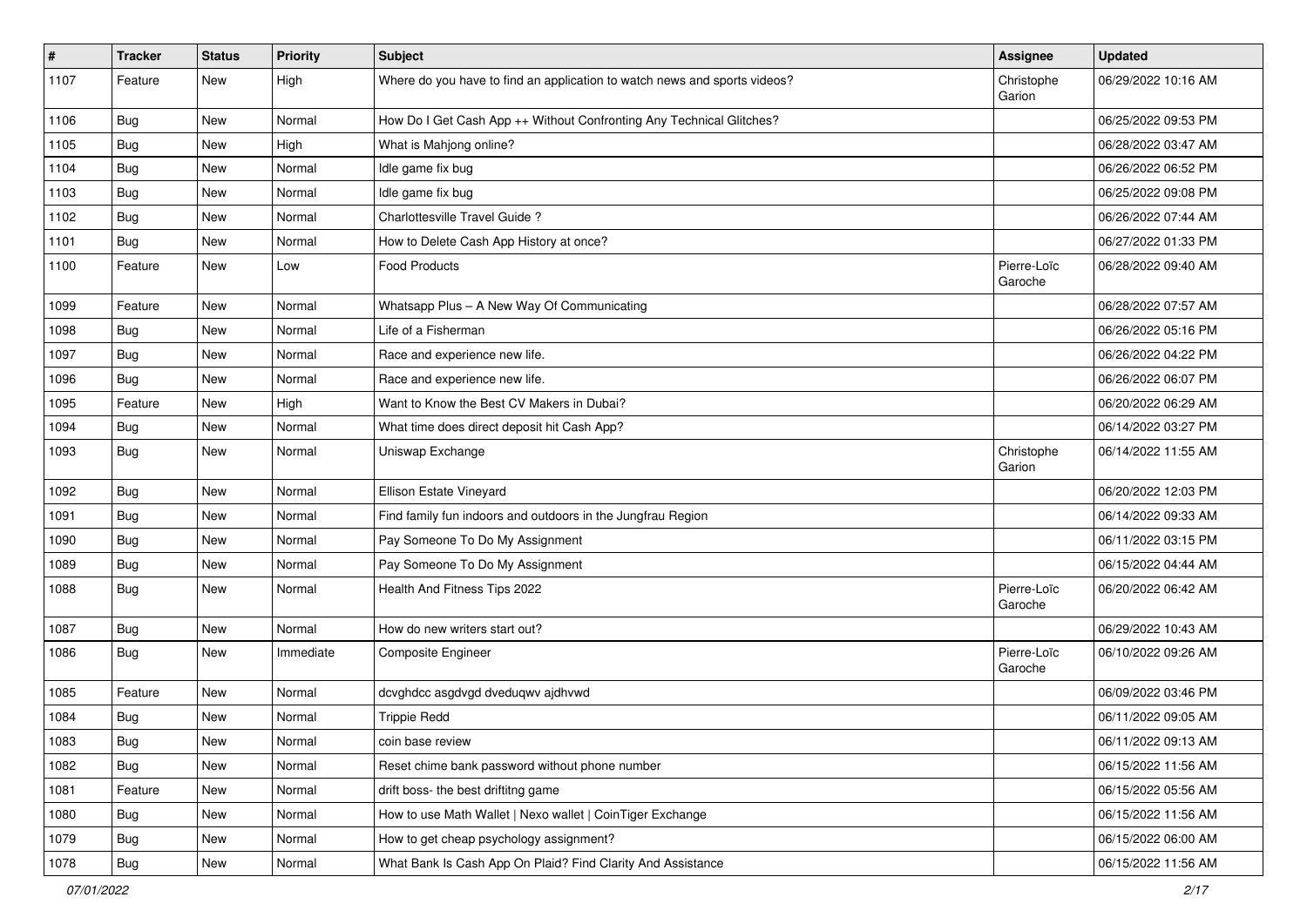| $\sharp$ | <b>Tracker</b> | <b>Status</b> | <b>Priority</b> | <b>Subject</b>                                              | <b>Assignee</b>        | <b>Updated</b>      |
|----------|----------------|---------------|-----------------|-------------------------------------------------------------|------------------------|---------------------|
| 1077     | Bug            | New           | Normal          | Les excellentes façons d'utiliser ces images                |                        | 07/01/2022 07:16 AM |
| 1076     | Bug            | <b>New</b>    | Normal          | DedicatedHosting4u                                          |                        | 06/11/2022 09:15 AM |
| 1075     | Feature        | New           | Low             | Enjoy Free Services Of Toomics Mod APK For Android          |                        | 06/03/2022 10:00 AM |
| 1074     | Bug            | New           | Normal          | Dissertation writing help at economical rates!              | Christophe<br>Garion   | 06/06/2022 04:48 PM |
| 1073     | Bug            | <b>New</b>    | Normal          | Cricut Design Space                                         |                        | 07/01/2022 06:20 AM |
| 1072     | Bug            | <b>New</b>    | Normal          | ij.start canon                                              |                        | 06/21/2022 06:56 PM |
| 1071     | Bug            | New           | Normal          | Cinema HD Review - Cinemahdv2.net                           |                        | 06/21/2022 06:54 PM |
| 1070     | Feature        | New           | Normal          | <b>Tableau Consulting Expertise</b>                         |                        | 06/09/2022 11:50 AM |
| 1069     | <b>Bug</b>     | <b>New</b>    | Normal          | how to get cash app support phone number 24*7 available     |                        | 06/29/2022 05:37 PM |
| 1068     | Bug            | New           | Normal          | 123.hp.com/laserjet                                         |                        | 05/31/2022 12:22 PM |
| 1067     | Bug            | New           | Normal          | Cricut.com/setup                                            |                        | 05/31/2022 12:19 PM |
| 1066     | Feature        | <b>New</b>    | High            | Using the default Routerlogin.net web address for setup     |                        | 05/31/2022 12:16 PM |
| 1065     | Bug            | New           | Normal          | The top foreign language training game in 2022              |                        | 06/07/2022 04:05 AM |
| 1064     | Bug            | New           | Normal          | How to delete Cash App history?                             | Pierre-Loïc<br>Garoche | 06/11/2022 10:29 AM |
| 1063     | Bug            | New           | Normal          | 123.hp.com/laserjet                                         |                        | 05/28/2022 12:27 PM |
| 1062     | Bug            | <b>New</b>    | Normal          | Cricut.com/setup                                            |                        | 05/28/2022 12:26 PM |
| 1061     | Bug            | <b>New</b>    | Normal          | Cricut.com/setup                                            |                        | 05/28/2022 12:24 PM |
| 1060     | Bug            | <b>New</b>    | Normal          | How to Use Panda Helper to Speed Up Your iOS                |                        | 05/28/2022 09:12 AM |
| 1059     | Bug            | New           | Normal          | 123.hp.com/laserjet                                         |                        | 05/28/2022 08:29 AM |
| 1058     | Bug            | <b>New</b>    | Normal          | Cricut.com/setup                                            |                        | 05/28/2022 08:28 AM |
| 1057     | Bug            | <b>New</b>    | Normal          | <b>CCPlay Education Edition APK</b>                         |                        | 06/07/2022 04:07 AM |
| 1056     | Feature        | New           | Normal          | <b>Online Class Issues</b>                                  |                        | 05/28/2022 12:44 AM |
| 1055     | Bug            | New           | Normal          | seo apk                                                     | Pierre-Loïc<br>Garoche | 05/27/2022 06:23 AM |
| 1054     | Bug            | <b>New</b>    | Normal          | Apkmodule                                                   | Pierre-Loïc<br>Garoche | 05/26/2022 03:37 PM |
| 1053     | <b>Bug</b>     | <b>New</b>    | Normal          | Game Geometry Dash                                          |                        | 05/26/2022 11:30 AM |
| 1052     | <b>Bug</b>     | New           | Normal          | Build Now GG is a new battle royale game.                   |                        | 05/26/2022 04:24 AM |
| 1051     | Bug            | New           | Normal          | Dental Supplies USA                                         |                        | 06/11/2022 09:20 PM |
| 1050     | Feature        | New           | Normal          | Best Smart Phone Repair in Delhi                            |                        | 05/25/2022 10:33 AM |
| 1049     | Feature        | New           | Normal          | IT Software Company In Delhi                                |                        | 05/27/2022 05:24 AM |
| 1048     | <b>Bug</b>     | New           | Normal          | So zeigen Sie ein Instagram-Profilbild an und vergrößern es |                        | 05/25/2022 06:56 AM |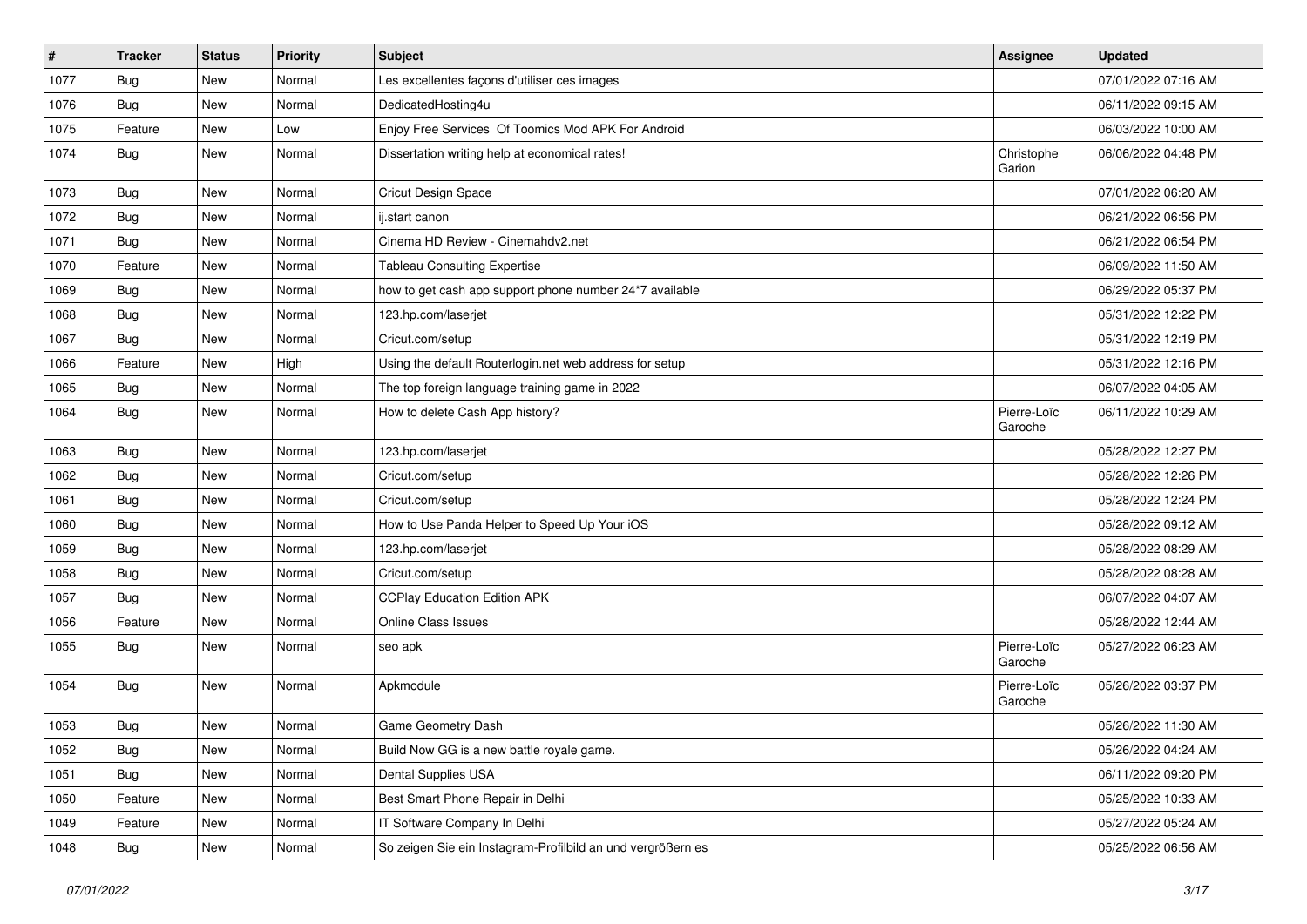| $\sharp$ | <b>Tracker</b> | <b>Status</b> | <b>Priority</b> | Subject                                                                  | <b>Assignee</b>        | <b>Updated</b>      |
|----------|----------------|---------------|-----------------|--------------------------------------------------------------------------|------------------------|---------------------|
| 1047     | Bug            | New           | Normal          | Opensea                                                                  | Corentin<br>Lauverjat  | 05/24/2022 02:32 PM |
| 1046     | Bug            | New           | Normal          | 123.hp.com/laserjet                                                      |                        | 05/24/2022 10:46 AM |
| 1045     | <b>Bug</b>     | New           | Normal          | Cricut.com/setup                                                         |                        | 05/24/2022 10:45 AM |
| 1044     | Bug            | <b>New</b>    | Normal          | Can I Disapprove If Random Person Sent Me Money On Cash App?             |                        | 05/26/2022 03:51 PM |
| 1043     | <b>Bug</b>     | New           | Normal          | What Is The Right Way To Troubleshoot Cash App Transfer Failed Problems? |                        | 05/25/2022 01:16 PM |
| 1042     | Bug            | <b>New</b>    | Normal          | How to set up direct deposit on cash app?                                |                        | 05/25/2022 01:17 PM |
| 1041     | Bug            | New           | Normal          | Count words in Word on the computer                                      |                        | 05/27/2022 02:16 PM |
| 1040     | <b>Bug</b>     | <b>New</b>    | Normal          | thabet                                                                   |                        | 05/19/2022 08:05 PM |
| 1039     | Bug            | <b>New</b>    | Normal          | How to Get Tickmill Bonuses for Free                                     |                        | 05/26/2022 05:43 PM |
| 1038     | Bug            | New           | Normal          | How to Fix Canon Printer Offline ISsue                                   | Pierre-Loïc<br>Garoche | 05/27/2022 05:25 AM |
| 1037     | Feature        | New           | Normal          | 1p Isd                                                                   | Christophe<br>Garion   | 05/19/2022 05:25 AM |
| 1036     | Bug            | New           | Normal          | <b>VPS Material</b>                                                      |                        | 05/18/2022 09:34 PM |
| 1035     | Bug            | New           | Normal          | how to relieve spam score                                                | Pierre-Loïc<br>Garoche | 05/18/2022 11:39 AM |
| 1034     | <b>Bug</b>     | New           | Normal          | Download Teaching Feeling For Android                                    |                        | 05/20/2022 09:25 AM |
| 1033     | Bug            | New           | Normal          | The best slope 2 online games to play right now                          |                        | 05/17/2022 10:55 AM |
| 1032     | <b>Bug</b>     | <b>New</b>    | Normal          | How To Play The Wordle Game                                              |                        | 05/17/2022 10:37 AM |
| 1031     | Bug            | <b>New</b>    | Normal          | <b>IAFT Traders Union</b>                                                |                        | 05/16/2022 03:14 PM |
| 1030     | <b>Bug</b>     | New           | Normal          | <b>IAFT Traders Union</b>                                                |                        | 05/16/2022 03:13 PM |
| 1029     | Bug            | <b>New</b>    | Normal          | 5 Reasons Why People Love Coloring Pages?                                |                        | 05/16/2022 11:53 AM |
| 1028     | Bug            | New           | Normal          | The Best Free Online Game to Play with Friends                           |                        | 05/16/2022 05:00 AM |
| 1027     | <b>Bug</b>     | <b>New</b>    | Normal          | Word hurdle: Viral and Fun Online Game                                   |                        | 06/25/2022 06:13 PM |
| 1026     | Bug            | <b>New</b>    | Normal          | New Puzzle Game for All Age - Dordle                                     |                        | 06/25/2022 06:17 PM |
| 1025     | Bug            | New           | Normal          | how to change the logo in wordpress                                      |                        | 06/25/2022 06:20 PM |
| 1024     | <b>Bug</b>     | New           | Normal          | How to choose the right broker                                           |                        | 06/25/2022 06:23 PM |
| 1023     | <b>Bug</b>     | <b>New</b>    | Normal          | Questions That Are Typically Asked About Trap The Cat                    |                        | 05/14/2022 03:51 AM |
| 1022     | <b>Bug</b>     | New           | Normal          | 123.hp.com/laserjet                                                      |                        | 05/13/2022 01:25 PM |
| 1021     | Bug            | New           | Normal          | Cricut.com/setup                                                         |                        | 05/26/2022 12:21 AM |
| 1020     | Bug            | New           | Normal          | Cricut.com/setup                                                         |                        | 05/13/2022 11:14 AM |
| 1019     | Bug            | New           | Normal          | Cricut.com/setup                                                         |                        | 05/13/2022 11:13 AM |
| 1018     | <b>Bug</b>     | New           | Normal          | So erhalten Sie ein kostenloses Hörbuch                                  |                        | 07/01/2022 09:14 AM |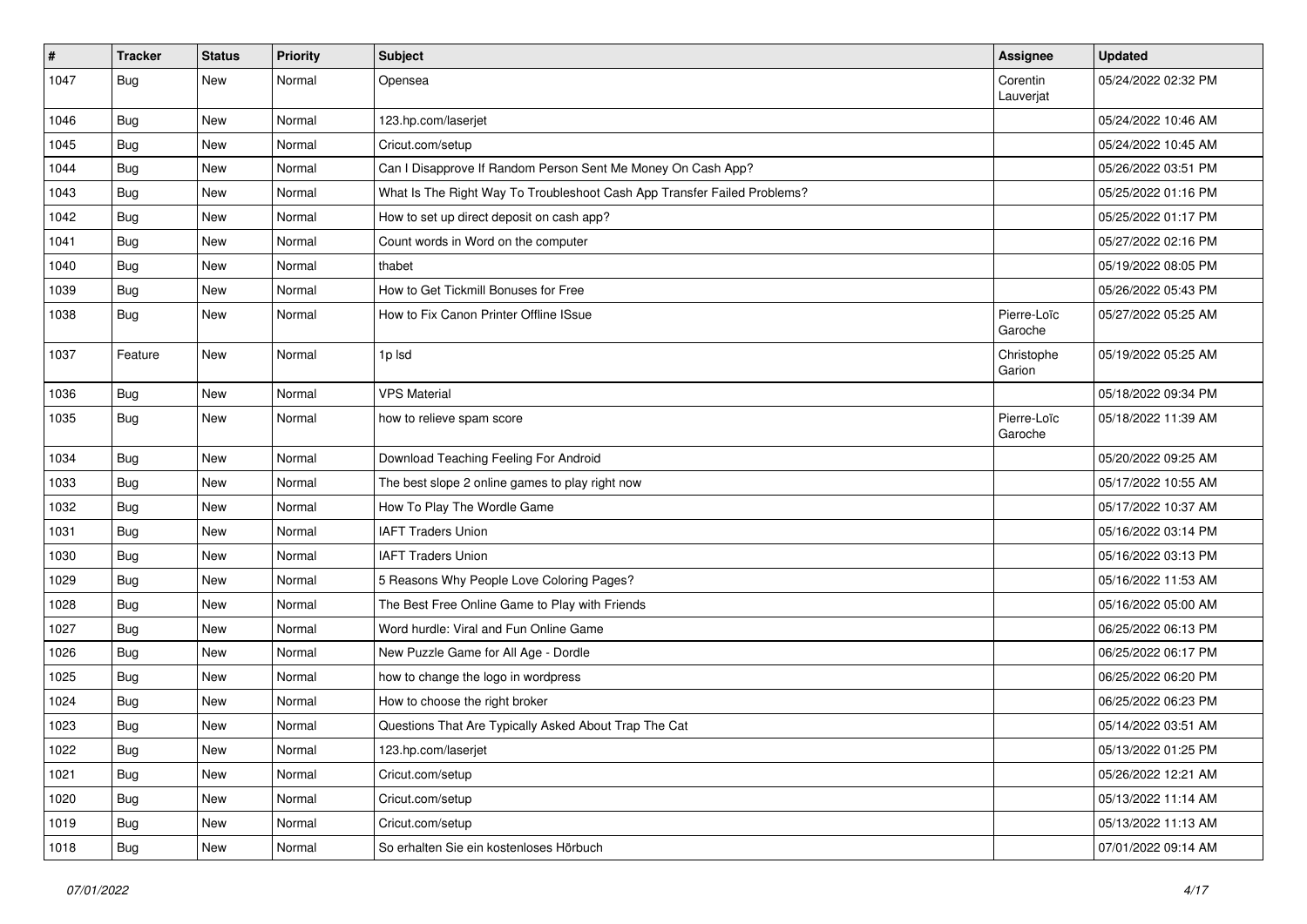| #    | Tracker    | <b>Status</b> | Priority | Subject                                                                       | <b>Assignee</b>        | <b>Updated</b>      |
|------|------------|---------------|----------|-------------------------------------------------------------------------------|------------------------|---------------------|
| 1017 | Feature    | New           | Normal   | fleeing the complex                                                           | Hamza<br>Bourbouh      | 05/13/2022 06:33 AM |
| 1016 | <b>Bug</b> | New           | Normal   | Klondike Solitaire                                                            |                        | 05/12/2022 09:03 AM |
| 1015 | <b>Bug</b> | New           | Normal   | Is it possible to send books for free?                                        |                        | 05/11/2022 04:05 PM |
| 1014 | Bug        | New           | Normal   | how to get chime routing and account number ? chime routing number florida    |                        | 05/11/2022 12:42 PM |
| 1013 | <b>Bug</b> | New           | Normal   | ij.start canon                                                                |                        | 05/11/2022 11:31 AM |
| 1012 | <b>Bug</b> | New           | Normal   | Cricut.com/setup                                                              |                        | 05/11/2022 11:30 AM |
| 1011 | Bug        | New           | Normal   | Summary of 10 best coloring apps on phones                                    |                        | 05/11/2022 10:58 AM |
| 1010 | <b>Bug</b> | New           | Normal   | what are the requirements to borrow money from cash app ? cash app borrow app | Pierre-Loïc<br>Garoche | 05/11/2022 09:29 AM |
| 1009 | <b>Bug</b> | New           | Normal   | How to change routing number on Cash App?                                     |                        | 05/11/2022 07:13 AM |
| 1008 | <b>Bug</b> | New           | Normal   | Who was the first black woman to anchor a newscast?                           |                        | 05/10/2022 03:13 PM |
| 1007 | <b>Bug</b> | New           | Normal   | 'ij.start canon                                                               |                        | 05/18/2022 10:40 AM |
| 1006 | <b>Bug</b> | New           | Normal   | Cricut.com/setup                                                              |                        | 05/10/2022 01:22 PM |
| 1005 | <b>Bug</b> | New           | High     | Nursing Assignment Help in UK                                                 |                        | 05/13/2022 05:33 PM |
| 1004 | Bug        | New           | Normal   | you get to pinch and drag a man with a very flexible face                     |                        | 05/10/2022 10:59 AM |
| 1003 | <b>Bug</b> | New           | Normal   | Drift F1 is a drifting car game inspired by F1's tracks.                      | Pierre-Loïc<br>Garoche | 05/10/2022 10:52 AM |
| 1002 | <b>Bug</b> | New           | Normal   | Chemistry Assignment Help                                                     |                        | 06/04/2022 09:58 AM |
| 1001 | Bug        | New           | Normal   | Venmo Keep Saying Error?                                                      |                        | 06/27/2022 02:20 AM |
| 1000 | <b>Bug</b> | New           | Normal   | Super easy way to zoom photos and upload to Instagram                         | Christophe<br>Garion   | 06/28/2022 06:14 PM |
| 999  | Bug        | New           | Normal   | Is there a way to find Google Feud answers?                                   |                        | 06/28/2022 01:27 AM |
| 998  | Bug        | New           | Normal   | Is It Hard to Solve Wordle An                                                 |                        | 06/27/2022 12:24 AM |
| 997  | <b>Bug</b> | New           | Normal   | 123.hp.com/laserjet                                                           |                        | 06/28/2022 09:48 AM |
| 996  | <b>Bug</b> | New           | Normal   | Cricut.com/setup                                                              |                        | 06/27/2022 07:12 AM |
| 995  | Feature    | New           | Normal   | "ij.start canon                                                               |                        | 06/27/2022 01:29 PM |
| 994  | Feature    | New           | Normal   | Cricut.com/setup                                                              |                        | 06/26/2022 02:00 AM |
| 993  | <b>Bug</b> | New           | Normal   | IO Games Free Online                                                          |                        | 06/26/2022 09:41 AM |
| 992  | <b>Bug</b> | New           | Normal   | So vergrößern Sie Ihr Instagram-Profilbild                                    |                        | 06/26/2022 11:29 PM |
| 991  | Bug        | New           | Normal   | <b>MDMA MOLLY</b>                                                             |                        | 05/03/2022 12:03 AM |
| 990  | Bug        | New           | Normal   | Mushrooms                                                                     |                        | 06/26/2022 05:41 AM |
| 989  | Bug        | New           | Normal   | Barewoods Wax Cigar                                                           |                        | 06/26/2022 09:19 AM |
| 988  | <b>Bug</b> | New           | Normal   | <b>Medicinal Mushrooms</b>                                                    |                        | 06/27/2022 09:33 AM |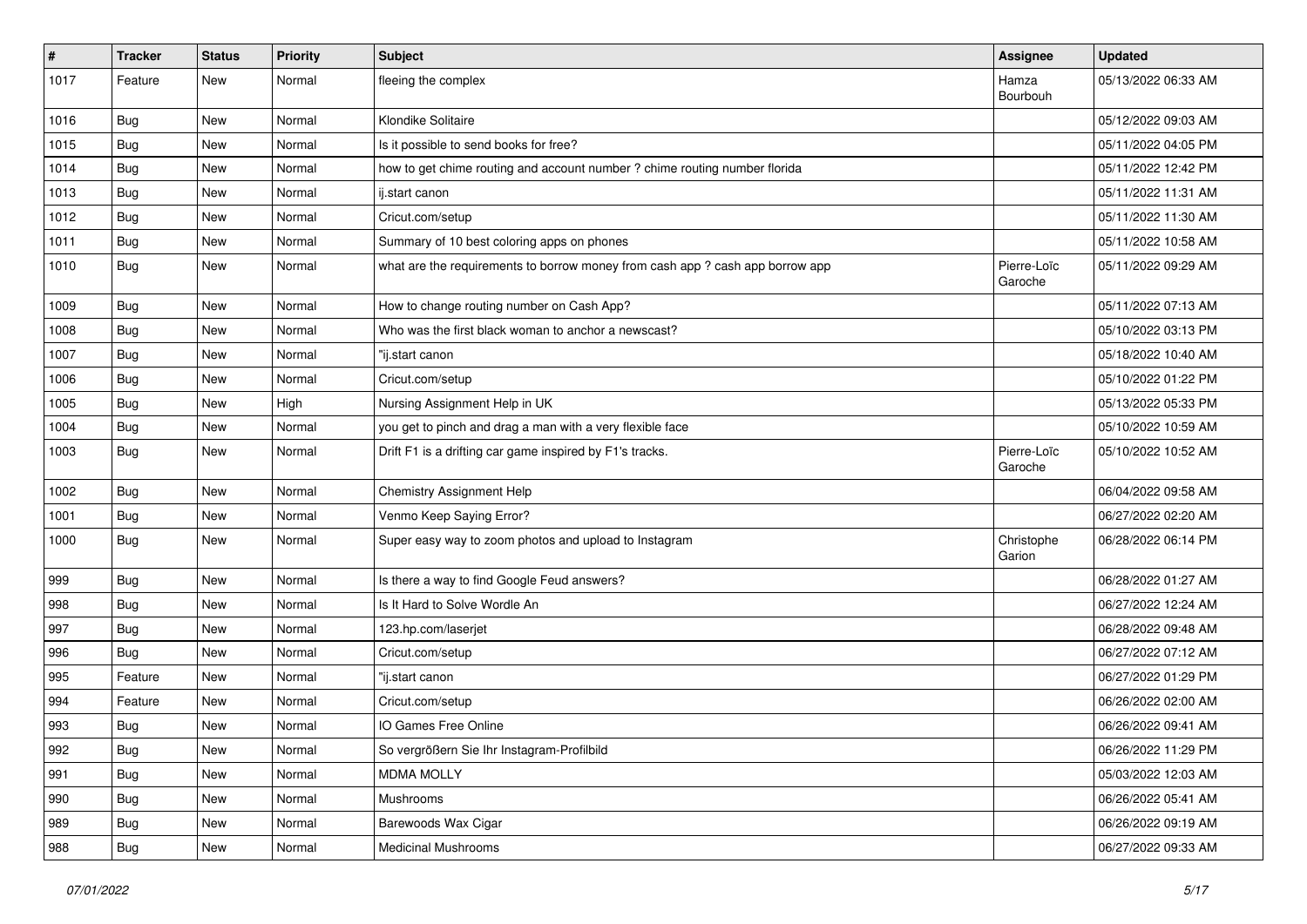| $\pmb{\#}$ | <b>Tracker</b> | <b>Status</b> | <b>Priority</b> | Subject                                                                                | Assignee               | <b>Updated</b>      |
|------------|----------------|---------------|-----------------|----------------------------------------------------------------------------------------|------------------------|---------------------|
| 987        | <b>Bug</b>     | New           | Normal          | <b>Medicinal Mushrooms</b>                                                             |                        | 06/27/2022 07:13 PM |
| 986        | Bug            | New           | Normal          | dbhdsvbhdf                                                                             | Christophe<br>Garion   | 06/27/2022 04:12 PM |
| 985        | <b>Bug</b>     | New           | Normal          | Find out the vitality of Facebook Phone Number:                                        |                        | 06/27/2022 05:39 AM |
| 984        | Bug            | New           | Normal          | How to disable, permanently delete Twitter account on phone, PC                        |                        | 06/26/2022 08:28 AM |
| 983        | <b>Bug</b>     | New           | Normal          | Finding issue in tekken 3 game?                                                        |                        | 06/28/2022 03:26 AM |
| 982        | <b>Bug</b>     | New           | Normal          | Five sites that let you download free scenarios for your iPhone                        |                        | 05/07/2022 09:34 PM |
| 981        | <b>Bug</b>     | New           | Normal          | VidMate Mod APK                                                                        |                        | 06/28/2022 11:24 AM |
| 980        | Bug            | New           | Normal          | Free Gas Cards for the Unemployed                                                      |                        | 06/28/2022 02:54 PM |
| 979        | Bug            | New           | Normal          | Free Gas Cards for the Unemployed                                                      |                        | 06/25/2022 09:02 PM |
| 978        | <b>Bug</b>     | New           | Normal          | Delamore Lodge is a place to stay.                                                     |                        | 06/27/2022 04:57 AM |
| 977        | Bug            | New           | Normal          | Fans of the Old Country will like this book.                                           |                        | 06/26/2022 05:54 AM |
| 976        | Bug            | New           | Normal          | How to delete the cash app account history right now?                                  | Hamza<br>Bourbouh      | 06/28/2022 11:22 AM |
| 975        | Bug            | <b>New</b>    | Normal          | Payback 2 Mod APK                                                                      |                        | 05/05/2022 10:56 AM |
| 974        | Bug            | New           | Normal          | Watch NCAA Football Live Streaming Free                                                |                        | 06/26/2022 05:33 PM |
| 973        | Feature        | New           | Normal          | Free NFL Streaming Sites                                                               |                        | 06/28/2022 06:27 AM |
| 972        | Bug            | New           | Normal          | How To Borrow Money From The Cash App? Get To Know About The Same                      |                        | 04/25/2022 07:30 AM |
| 971        | Bug            | New           | Normal          | How Do I Check Balance On Cash App Card With Optimum Ease?                             |                        | 06/27/2022 08:16 PM |
| 970        | Bug            | New           | Normal          | The Amount Of Time Does Cash App Direct Deposit Time Take?                             |                        | 06/26/2022 07:32 PM |
| 969        | <b>Bug</b>     | New           | Normal          | Watch NCAA Football Live Match Free                                                    |                        | 06/28/2022 01:31 PM |
| 968        | Feature        | New           | Normal          | watch nfl online free live streaming                                                   |                        | 06/25/2022 11:52 PM |
| 967        | Feature        | New           | Normal          | stream live nfl games free online                                                      |                        | 06/26/2022 10:09 AM |
| 966        | Bug            | New           | Normal          | How to Download the Filmes                                                             |                        | 06/27/2022 03:25 AM |
| 965        | <b>Bug</b>     | New           | Normal          | Go with cash app customer service to know where I can load my cash app card            |                        | 06/28/2022 04:30 AM |
| 964        | <b>Bug</b>     | New           | Normal          | Can I Fix Cash App Transfer Failed Issues By Adding Sufficient Funds?                  |                        | 06/26/2022 07:21 AM |
| 963        | Feature        | New           | Normal          | Why I am not getting cool cash app card designs- call experts                          |                        | 06/26/2022 07:52 AM |
| 962        | <b>Bug</b>     | New           | Normal          | Kostenlose Hörbücher                                                                   |                        | 06/26/2022 10:45 PM |
| 961        | Bug            | New           | Normal          | TeaTv is an Android                                                                    |                        | 06/26/2022 02:02 PM |
| 960        | Feature        | New           | Normal          | Zooming Instagram Picture In Full HD                                                   | Pierre-Loïc<br>Garoche | 06/26/2022 07:18 AM |
| 959        | Bug            | New           | Normal          | Get connected with cash app team-How to get money off cash app at walmart without card |                        | 06/27/2022 08:52 AM |
| 958        | Bug            | New           | Normal          | Avail Cash app support service to know Sutton bank cash app number                     |                        | 06/26/2022 08:46 AM |
| 957        | Bug            | New           | Normal          | From Where I Can Get Cheap Writing Services?                                           |                        | 04/20/2022 05:06 AM |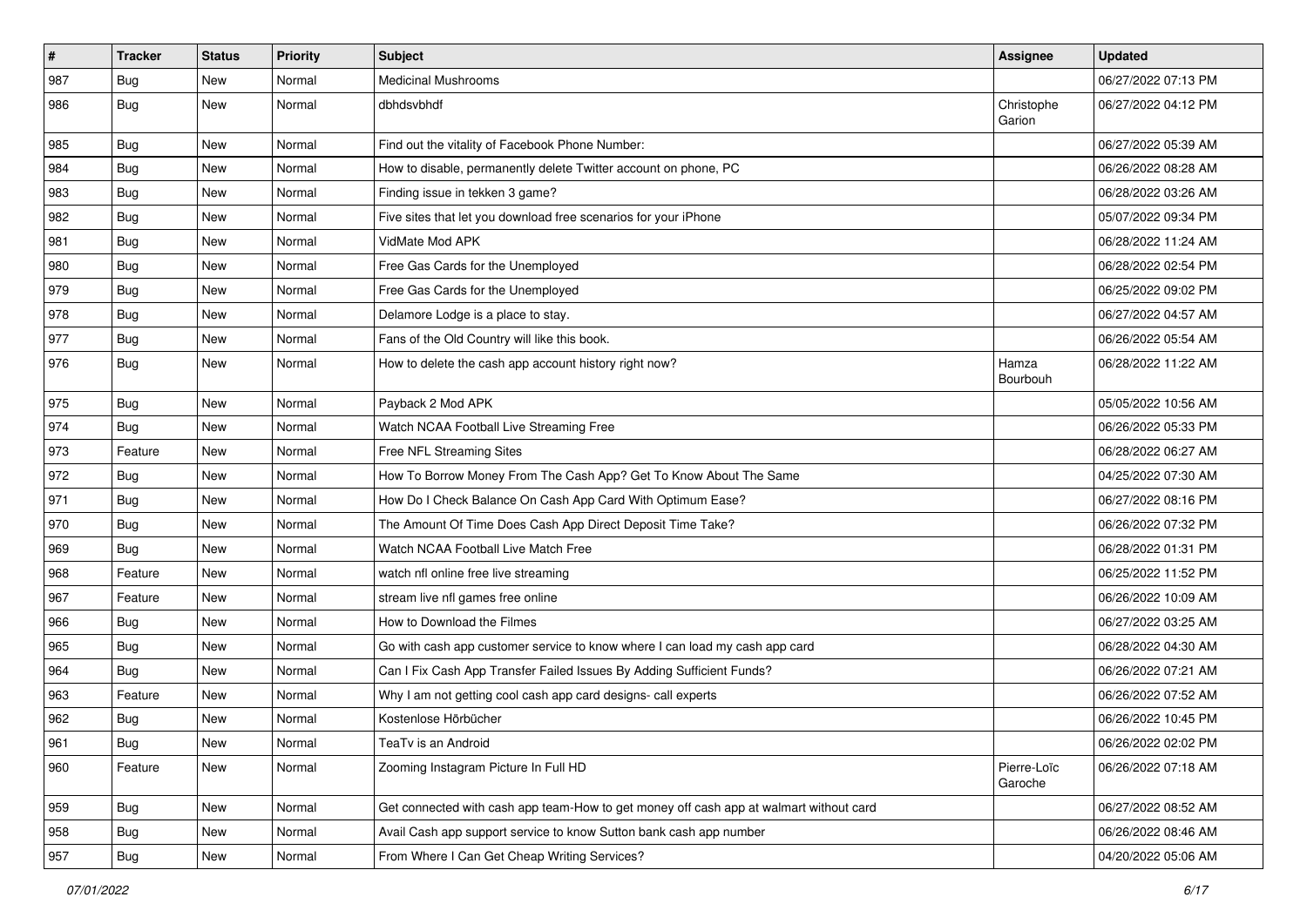| #   | <b>Tracker</b> | <b>Status</b> | <b>Priority</b> | Subject                                                                          | <b>Assignee</b>        | <b>Updated</b>      |
|-----|----------------|---------------|-----------------|----------------------------------------------------------------------------------|------------------------|---------------------|
| 956 | Bug            | New           | Normal          | <b>FNF Free Mods Online</b>                                                      |                        | 06/25/2022 09:59 PM |
| 955 | Bug            | New           | Normal          | How Long Does Verification Take On Cash App If You Apply For The Verification?   | Christophe<br>Garion   | 06/25/2022 10:50 PM |
| 954 | Bug            | New           | Normal          | AZ Screen Recorder Mod                                                           |                        | 06/25/2022 11:24 PM |
| 953 | Bug            | New           | Normal          | Manga Dogs - Read Your Favorite Comics on Your Smartphone                        |                        | 06/27/2022 03:53 PM |
| 952 | Bug            | New           | Normal          | Canon IJ Network Tool                                                            |                        | 06/26/2022 10:35 AM |
| 951 | Bug            | New           | Normal          | Canon.com/ijsetup                                                                |                        | 06/27/2022 07:56 PM |
| 950 | Bug            | New           | Normal          | ij.start canon                                                                   |                        | 06/26/2022 04:35 AM |
| 949 | <b>Bug</b>     | New           | Normal          | <b>Educational Games</b>                                                         |                        | 06/15/2022 09:11 PM |
| 948 | <b>Bug</b>     | New           | Normal          | Canon IJ Network Tool                                                            |                        | 06/27/2022 09:30 PM |
| 947 | <b>Bug</b>     | New           | Normal          | is Disney Now and Disney Plus different?                                         |                        | 04/14/2022 09:53 AM |
| 946 | <b>Bug</b>     | New           | Normal          | What is Plex and Is Plex Legal?                                                  |                        | 06/26/2022 05:23 AM |
| 945 | <b>Bug</b>     | New           | Normal          | TikTok 18 Mod Apk For Your Android                                               |                        | 04/13/2022 09:32 AM |
| 944 | Feature        | New           | Normal          | Canon.com/ijsetup                                                                |                        | 06/27/2022 09:46 AM |
| 943 | Bug            | New           | Normal          | ij.start canon                                                                   |                        | 04/13/2022 08:52 AM |
| 942 | <b>Bug</b>     | <b>New</b>    | Normal          | Canon IJ Network Tool                                                            |                        | 04/13/2022 08:45 AM |
| 941 | Bug            | New           | Normal          | is Disney Now and Disney Plus different?                                         |                        | 06/26/2022 12:10 PM |
| 940 | Bug            | New           | Normal          | What is Plex and Is Plex Legal?                                                  |                        | 06/26/2022 04:50 PM |
| 939 | Bug            | New           | Normal          | Ability to change sound notifications                                            | Christophe<br>Garion   | 06/27/2022 11:29 PM |
| 938 | Bug            | New           | Normal          | Would you like to have your own ringtone                                         | Christophe<br>Garion   | 06/26/2022 09:54 PM |
| 936 | Bug            | <b>New</b>    | Normal          | Avantages de l'extension AliTools pour faire du shopping sur Aliexpress          | Pierre-Loïc<br>Garoche | 04/12/2022 11:35 AM |
| 935 | <b>Bug</b>     | New           | Normal          | MovieBox Pro Apk - Watch Movies and TV Shows on Your Android Phone               |                        | 06/26/2022 04:11 AM |
| 934 | Bug            | New           | Normal          | MovieBox Pro Apk - Watch Movies and TV Shows on Your Android Phone               |                        | 05/10/2022 11:01 AM |
| 933 | <b>Bug</b>     | New           | Normal          | How Can I Watch Movies on My Mobile Phone                                        |                        | 06/24/2022 12:55 AM |
| 932 | Bug            | New           | Normal          | The best epic, long-playing PC games will consume days of your life.             |                        | 05/15/2022 07:44 PM |
| 931 | Feature        | <b>New</b>    | High            | Situs Judi Slot Online apel888                                                   | Pierre-Loïc<br>Garoche | 06/26/2022 01:07 AM |
| 930 | Bug            | <b>New</b>    | Normal          | The best free games online                                                       |                        | 04/12/2022 09:05 AM |
| 929 | Bug            | <b>New</b>    | Normal          | Canon IJ Network Tool                                                            |                        | 04/12/2022 08:32 AM |
| 928 | Bug            | New           | Normal          | How Does Sutton Bank Cash App Customer Service Help In Answering Your Questions? |                        | 04/12/2022 11:36 AM |
| 927 | Feature        | New           | Normal          | What Is The Right Way To Troubleshoot Cash App Transfer Failed Problems?         |                        | 04/12/2022 05:54 AM |
| 926 | <b>Bug</b>     | New           | Normal          | tavor 7                                                                          |                        | 06/22/2022 05:08 PM |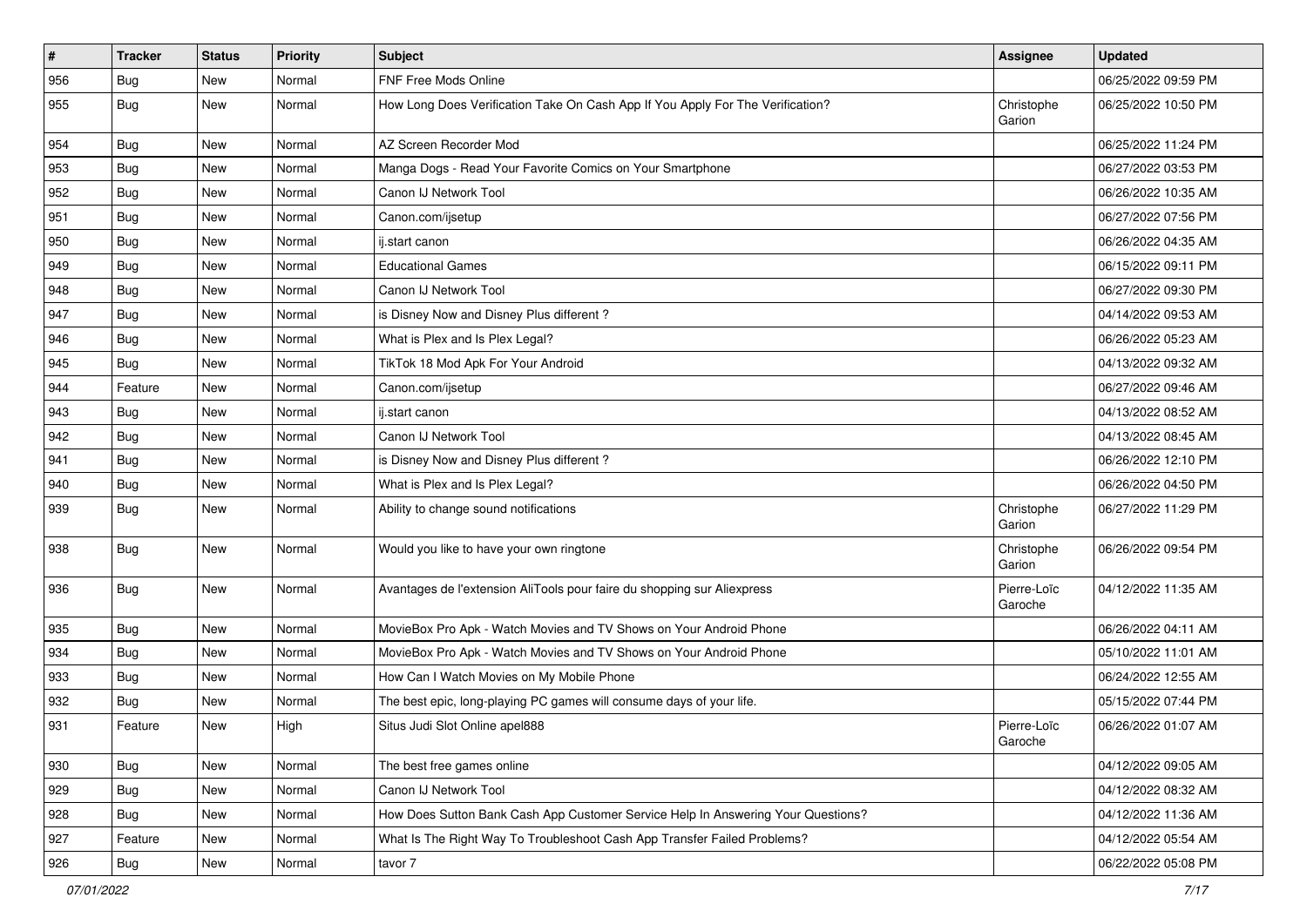| $\sharp$ | <b>Tracker</b> | <b>Status</b> | Priority | Subject                                                                   | <b>Assignee</b>      | <b>Updated</b>      |
|----------|----------------|---------------|----------|---------------------------------------------------------------------------|----------------------|---------------------|
| 925      | Bug            | New           | Normal   | tavor 7                                                                   |                      | 06/15/2022 03:45 AM |
| 924      | Bug            | New           | Normal   | buy tec 9                                                                 |                      | 04/11/2022 02:54 PM |
| 923      | <b>Bug</b>     | New           | Normal   | frenchies for sale                                                        |                      | 04/11/2022 02:35 PM |
| 922      | <b>Bug</b>     | New           | Normal   | Why Is The Need For Assignment Writing Services?                          |                      | 07/01/2022 07:34 PM |
| 921      | <b>Bug</b>     | New           | Normal   | Canon IJ Network Tool                                                     |                      | 04/11/2022 09:00 AM |
| 920      | <b>Bug</b>     | New           | Normal   | Where I Can Get Essay Writing Services?                                   |                      | 04/11/2022 08:35 AM |
| 919      | Feature        | New           | Normal   | How can I check my Cash App card balance by dialing a number?             |                      | 04/10/2022 09:07 AM |
| 918      | <b>Bug</b>     | New           | Normal   | Antivirus for IOS                                                         |                      | 06/16/2022 10:36 PM |
| 917      | <b>Bug</b>     | New           | Normal   | Random Person Sent Me Money on Cash App-find solution?                    |                      | 04/09/2022 12:32 PM |
| 916      | Bug            | New           | Normal   | How long does it take to write a book?                                    |                      | 04/07/2022 12:15 PM |
| 915      | <b>Bug</b>     | New           | Normal   | Finance dissertation writing                                              |                      | 04/07/2022 09:22 AM |
| 914      | Bug            | New           | Normal   | Wordle: how to play fashion games for free?                               |                      | 04/07/2022 08:30 AM |
| 913      | <b>Bug</b>     | New           | Normal   | Canon IJ Network Tool                                                     |                      | 04/07/2022 06:21 AM |
| 912      | <b>Bug</b>     | New           | Normal   | Cuphead Mobile Game Review                                                |                      | 06/09/2022 10:14 AM |
| 911      | <b>Bug</b>     | New           | Normal   | Aluminum Windows & Doors                                                  |                      | 04/06/2022 08:10 PM |
| 910      | <b>Bug</b>     | New           | Normal   | Each content looks unisize or not formated                                |                      | 04/06/2022 11:21 AM |
| 909      | <b>Bug</b>     | New           | Normal   | Toca Life World APK                                                       |                      | 04/06/2022 04:52 AM |
| 908      | Bug            | New           | Normal   | Toca Life World APK                                                       |                      | 04/06/2022 03:18 AM |
| 907      | Bug            | New           | Normal   | Canon IJ Network Tool                                                     |                      | 04/04/2022 10:43 AM |
| 906      | <b>Bug</b>     | New           | Normal   | How To Change Cash App From Business To Personal Account For Any Reasons? |                      | 04/04/2022 09:57 AM |
| 905      | <b>Bug</b>     | New           | Normal   | MINI MILITIA MOD APK                                                      |                      | 05/19/2022 01:54 PM |
| 904      | Feature        | New           | Normal   | Laora seeck                                                               |                      | 04/20/2022 11:54 AM |
| 903      | Feature        | New           | Normal   | Good game                                                                 |                      | 04/11/2022 08:39 AM |
| 902      | Feature        | New           | Normal   | salo717                                                                   |                      | 05/18/2022 10:35 AM |
| 901      | Feature        | New           | Normal   | good game ever                                                            |                      | 07/01/2022 01:23 AM |
| 900      | Feature        | New           | Normal   | good game ever                                                            |                      | 04/02/2022 11:59 AM |
| 899      | Feature        | New           | Normal   | Application of Optical Fiber Gyroscope                                    | Christophe<br>Garion | 04/02/2022 11:23 AM |
| 898      | Bug            | New           | Normal   | Shadow Fight 2 Mod APK                                                    |                      | 04/02/2022 09:17 AM |
| 897      | Bug            | New           | Normal   | Slot Pulsa Pragmatic Play                                                 | Xavier Thirioux      | 04/01/2022 12:08 PM |
| 896      | Feature        | New           | Normal   | Application of North Finder in Mining Industry                            | Xavier Thirioux      | 04/01/2022 09:49 AM |
| 895      | Bug            | New           | Normal   | Cash App Scams                                                            |                      | 06/18/2022 02:36 PM |
| 894      | Feature        | New           | Normal   | Need phd dissertation help in UK                                          |                      | 05/30/2022 12:29 PM |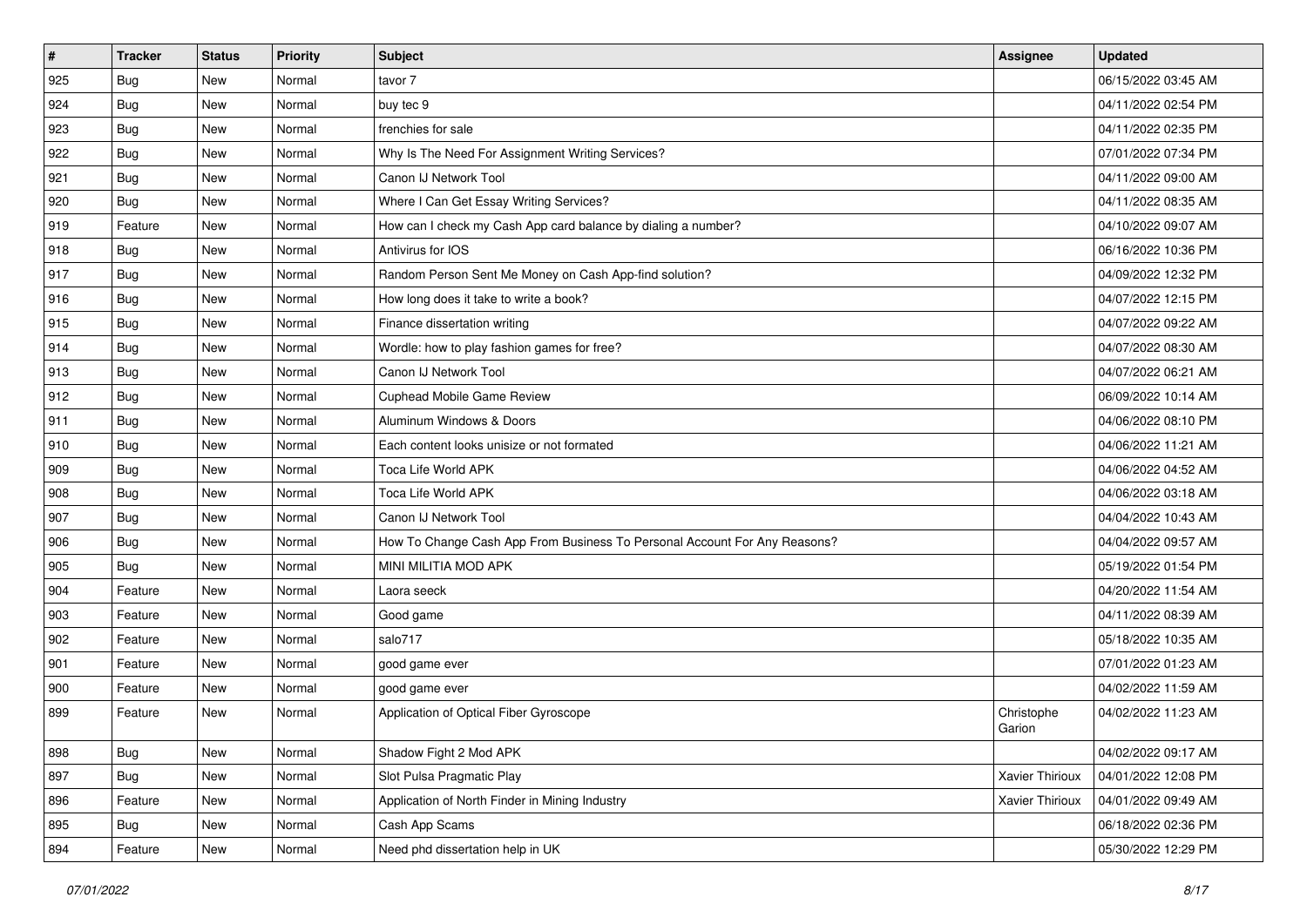| #   | <b>Tracker</b> | <b>Status</b> | <b>Priority</b> | <b>Subject</b>                                                              | Assignee               | <b>Updated</b>      |
|-----|----------------|---------------|-----------------|-----------------------------------------------------------------------------|------------------------|---------------------|
| 893 | <b>Bug</b>     | New           | Normal          | klingeltone                                                                 |                        | 04/13/2022 11:06 AM |
| 892 | Bug            | New           | Normal          | Good game                                                                   |                        | 07/01/2022 10:25 AM |
| 891 | <b>Bug</b>     | New           | Normal          | The most interesting game today, have you tried it?                         |                        | 04/01/2022 09:17 AM |
| 889 | <b>Bug</b>     | New           | Normal          | What is Plex and how it's work?                                             |                        | 04/01/2022 09:14 AM |
| 888 | Bug            | New           | Normal          | Is the Fox News Channel on Roku free?                                       |                        | 06/28/2022 06:58 PM |
| 887 | Bug            | New           | Normal          | What is Plex and how it's work?                                             |                        | 04/01/2022 09:16 AM |
| 886 | <b>Bug</b>     | New           | Normal          | Is the Fox News Channel on Roku free?                                       |                        | 06/28/2022 09:36 PM |
| 885 | Bug            | New           | Normal          | How to Install the Tele Latino App For Android                              |                        | 03/28/2022 04:10 AM |
| 884 | Bug            | New           | Normal          | Why do Subway Surfers popular                                               |                        | 04/01/2022 09:16 AM |
| 883 | Bug            | New           | Normal          | Langweilen Sie sich jemals bei der gleichen alten Schriftart auf Instagram? |                        | 04/01/2022 09:16 AM |
| 882 | <b>Bug</b>     | New           | Normal          | How to change bank account on cash app?                                     |                        | 04/01/2022 09:16 AM |
| 880 | Bug            | New           | Normal          | Why do Subway Surfers popular                                               |                        | 04/01/2022 09:16 AM |
| 879 | Feature        | New           | Normal          | Best Garage Door Repair in Massachusetts                                    |                        | 04/01/2022 09:16 AM |
| 878 | <b>Bug</b>     | New           | Normal          | Wie ist instazoom hilfreich beim Herunterladen von Instagram-Profilbildern  |                        | 04/08/2022 09:28 PM |
| 877 | Feature        | New           | Normal          | <b>Exness Broker Review</b>                                                 |                        | 04/01/2022 09:12 AM |
| 876 | <b>Bug</b>     | New           | Normal          | Download Full-Size Profile Pictures of Your Favorite Users With InstaDP     |                        | 04/01/2022 09:12 AM |
| 875 | <b>Bug</b>     | New           | Normal          | Red ball game                                                               |                        | 04/01/2022 09:15 AM |
| 874 | Bug            | New           | Normal          | Cómo descargar Minecraft Apk                                                |                        | 06/26/2022 08:01 AM |
| 873 | <b>Bug</b>     | New           | Normal          | Klingeltöne mp3                                                             |                        | 04/13/2022 11:03 AM |
| 872 | <b>Bug</b>     | New           | Normal          | Poppy Playtime Horror Game Free                                             |                        | 04/01/2022 09:11 AM |
| 870 | Bug            | New           | Normal          | Mahjong Solitaire                                                           |                        | 04/01/2022 09:12 AM |
| 869 | Bug            | New           | Normal          | Sonnerie Post Malone 2022                                                   |                        | 04/13/2022 11:05 AM |
| 868 | Feature        | New           | Normal          | What Is the Role of a Graphic Designer?                                     | Pierre-Loïc<br>Garoche | 04/01/2022 09:12 AM |
| 867 | Bug            | New           | Low             | cheap Yeezys                                                                | Pierre-Loïc<br>Garoche | 04/01/2022 09:12 AM |
| 866 | Feature        | New           | Normal          | Northern Ireland Dissertation Writing Service                               | Pierre-Loïc<br>Garoche | 04/01/2022 09:12 AM |
| 865 | Bug            | New           | Normal          | Canon IJ Printer Utility                                                    |                        | 05/18/2022 07:24 PM |
| 864 | Bug            | New           | Normal          | Canon IJ Network Tool                                                       |                        | 04/01/2022 09:14 AM |
| 863 | Bug            | New           | Normal          | Canon IJ Network Tool                                                       |                        | 04/01/2022 09:12 AM |
| 862 | Bug            | New           | Normal          | none                                                                        |                        | 04/01/2022 09:11 AM |
| 861 | Feature        | New           | Low             | <b>Understanding Situational Depression</b>                                 | Pierre-Loïc<br>Garoche | 04/01/2022 09:12 AM |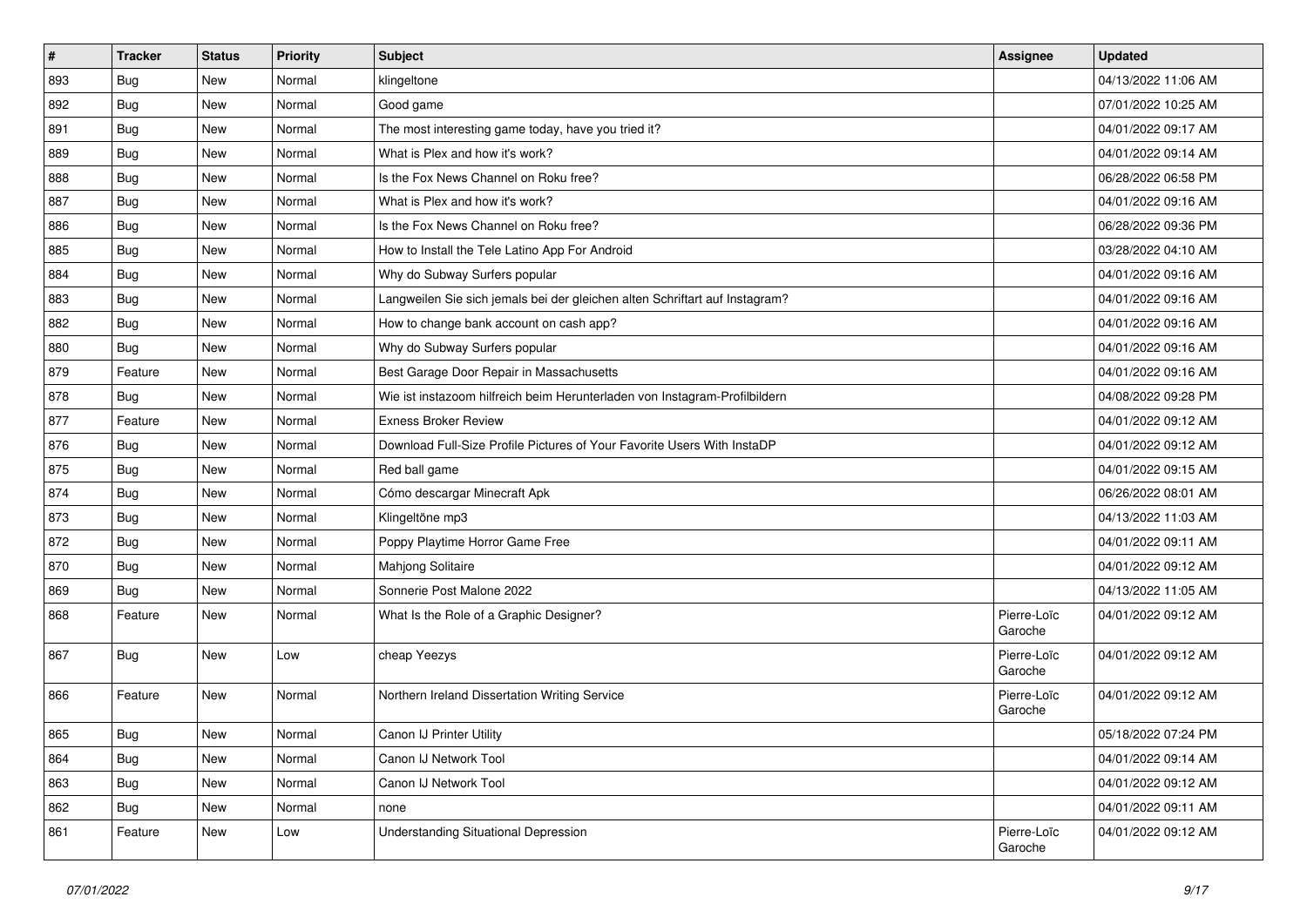| $\vert$ # | <b>Tracker</b> | <b>Status</b> | <b>Priority</b> | <b>Subject</b>                                                                   | <b>Assignee</b>        | <b>Updated</b>      |
|-----------|----------------|---------------|-----------------|----------------------------------------------------------------------------------|------------------------|---------------------|
| 860       | <b>Bug</b>     | New           | Normal          | pokemon guide                                                                    | Pierre-Loïc<br>Garoche | 06/18/2022 08:18 PM |
| 859       | Bug            | New           | Normal          | Canon IJ Network Tool                                                            |                        | 04/01/2022 09:13 AM |
| 858       | <b>Bug</b>     | New           | Normal          | opourid                                                                          | Christophe<br>Garion   | 04/01/2022 09:13 AM |
| 857       | Bug            | New           | Normal          | Welcome to the world of classic retro games                                      |                        | 04/01/2022 09:13 AM |
| 856       | Bug            | New           | Normal          | Online Classes Assistance Help For Student                                       |                        | 04/01/2022 09:13 AM |
| 855       | Bug            | New           | Normal          | Online Classes Assistance Help For Student                                       |                        | 04/01/2022 09:13 AM |
| 854       | Bug            | New           | Normal          | How To Resolve Password Problems Through Facebook Customer Service?              |                        | 04/09/2022 06:11 PM |
| 853       | Bug            | New           | Normal          | what is dr laser                                                                 |                        | 04/01/2022 09:13 AM |
| 852       | <b>Bug</b>     | New           | Normal          | How to cancel your French Bee flight within 24 hours?                            |                        | 04/01/2022 09:13 AM |
| 851       | <b>Bug</b>     | New           | Normal          | Laden Sie den kostenlosen MP3-Klingelton für Ihr Mobiltelefon herunter           |                        | 04/01/2022 09:14 AM |
| 850       | Bug            | New           | Normal          | Puppy Playtime APK Android                                                       |                        | 04/01/2022 09:14 AM |
| 849       | <b>Bug</b>     | New           | Normal          | FutEmax App Apk - Watch Soccer, Fantasy Football, And More On Your Mobile Device |                        | 04/01/2022 09:04 AM |
| 848       | Feature        | New           | Normal          | <b>Online Classes Assistance</b>                                                 |                        | 04/01/2022 08:57 AM |
| 847       | Feature        | New           | Normal          | Canon.com/ijsetup                                                                |                        | 04/01/2022 09:08 AM |
| 846       | Feature        | New           | Normal          | ij.start canon                                                                   |                        | 04/01/2022 08:58 AM |
| 845       | Feature        | New           | Normal          | canon.com/ijsetup                                                                |                        | 04/01/2022 08:58 AM |
| 844       | <b>Bug</b>     | New           | Normal          | To know Chime Routing Number call on the helpline number                         |                        | 04/01/2022 08:58 AM |
| 843       | Bug            | New           | Normal          | Canon IJ Network Tool                                                            |                        | 04/01/2022 08:58 AM |
| 842       | Bug            | New           | Normal          | Join the fun game                                                                |                        | 04/01/2022 08:58 AM |
| 841       | <b>Bug</b>     | New           | Normal          | How do I activate FOX NOW?                                                       |                        | 04/01/2022 08:58 AM |
| 840       | Bug            | New           | Normal          | Is Tubi really free and legal?                                                   |                        | 04/01/2022 08:58 AM |
| 839       | <b>Bug</b>     | New           | Normal          | How do I activate FOX NOW?                                                       |                        | 04/01/2022 08:58 AM |
| 838       | <b>Bug</b>     | New           | Normal          | Celebrity Hunter Mod apk - Como instalá-lo                                       |                        | 04/01/2022 08:58 AM |
| 837       | <b>Bug</b>     | New           | Normal          | To Create An Instagram Story                                                     | Pierre-Loïc<br>Garoche | 04/01/2022 08:58 AM |
| 836       | <b>Bug</b>     | New           | Normal          | What Is The Required Amount To Pay As Cash App Clearance Fee?                    |                        | 04/01/2022 09:00 AM |
| 835       | Bug            | New           | Normal          | Build your strong army with Taming io                                            |                        | 04/01/2022 08:59 AM |
| 834       | Bug            | New           | Normal          | Grasp the secret to relieve stress and fatigue                                   |                        | 04/01/2022 08:57 AM |
| 833       | Bug            | New           | Normal          | Does Direct Deposit Hit Chime- seek Chime Customer Service                       |                        | 04/01/2022 08:59 AM |
| 832       | <b>Bug</b>     | New           | Normal          | Choque Royale Mod Apk                                                            |                        | 04/01/2022 08:59 AM |
| 831       | Bug            | New           | Normal          | Build and shoot                                                                  |                        | 05/29/2022 04:47 PM |
| 830       | <b>Bug</b>     | New           | Normal          | Poppy Playtime APK                                                               |                        | 06/27/2022 10:31 PM |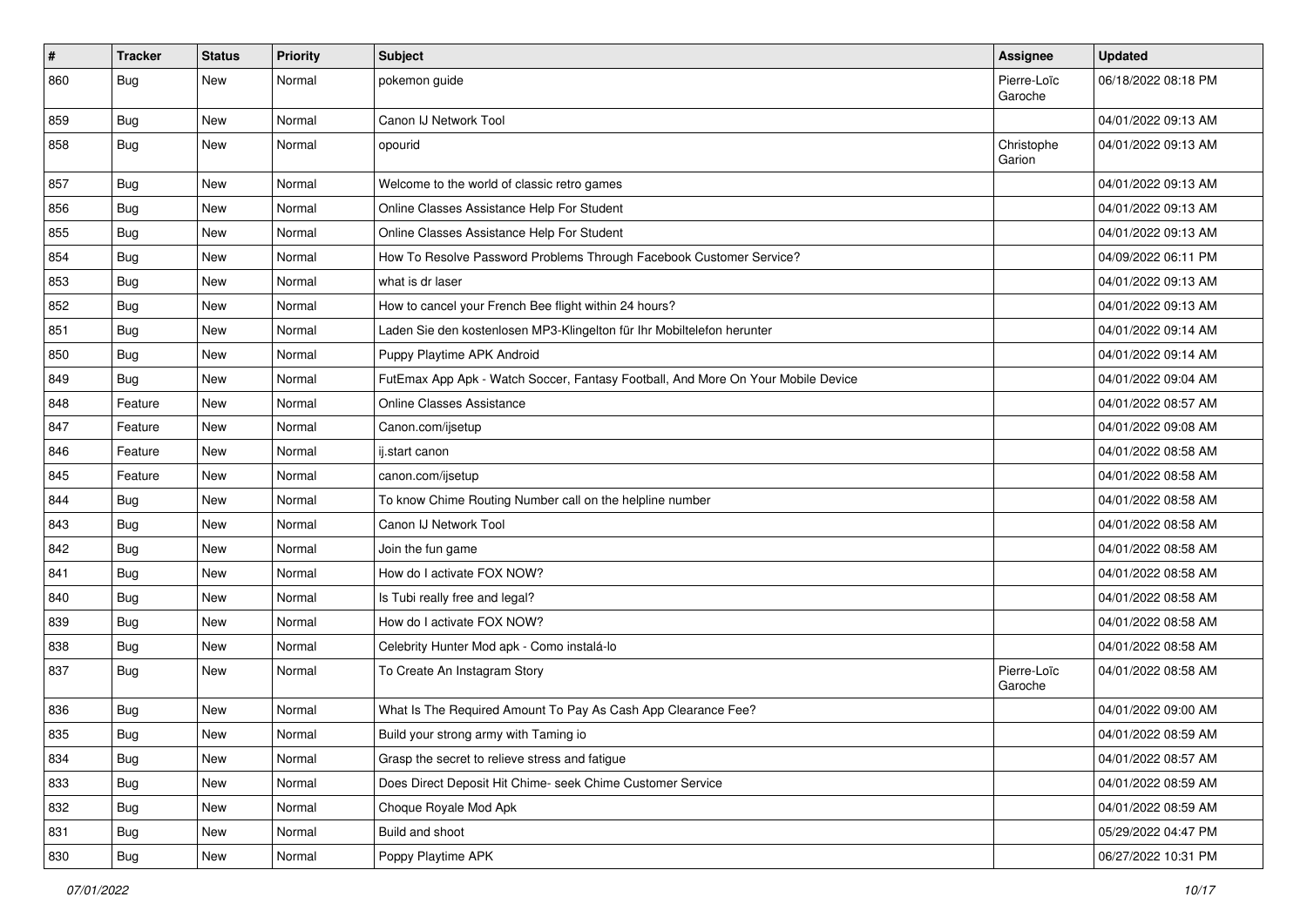| $\vert$ # | <b>Tracker</b> | <b>Status</b> | <b>Priority</b> | <b>Subject</b>                                             | Assignee               | <b>Updated</b>      |
|-----------|----------------|---------------|-----------------|------------------------------------------------------------|------------------------|---------------------|
| 829       | <b>Bug</b>     | New           | Normal          | Write My Dissertation For Me UK                            | Pierre-Loïc<br>Garoche | 06/26/2022 04:13 AM |
| 828       | <b>Bug</b>     | New           | Normal          | Nursery management                                         |                        | 06/28/2022 12:10 PM |
| 827       | <b>Bug</b>     | New           | Normal          | Come To Know The Required Steps To Unlock Cash App Account |                        | 04/01/2022 08:59 AM |
| 826       | Bug            | New           | Normal          | How to Dowload MXL TV Premium                              |                        | 05/26/2022 03:34 PM |
| 825       | <b>Bug</b>     | New           | Normal          | Lucky Patcher Download                                     |                        | 06/26/2022 06:09 PM |
| 824       | Feature        | New           | Normal          | How to watch Fox News on my Smart TV or similar devices?   | Pierre-Loïc<br>Garoche | 06/27/2022 08:32 PM |
| 823       | Feature        | New           | Normal          | How much does Disney Plus cost?                            | Pierre-Loïc<br>Garoche | 06/27/2022 04:05 AM |
| 822       | <b>Bug</b>     | New           | Normal          | Dowload Your Boyfriend Game                                |                        | 06/28/2022 04:56 AM |
| 821       | <b>Bug</b>     | New           | Normal          | Nicoo - A Review of the Popular Battle Royale Game         |                        | 06/28/2022 08:30 AM |
| 820       | <b>Bug</b>     | New           | Normal          | Metal Slug Apk para Android                                |                        | 07/01/2022 05:10 PM |
| 819       | <b>Bug</b>     | New           | Normal          | Metal Slug Apk para Android                                |                        | 06/27/2022 09:35 AM |
| 818       | <b>Bug</b>     | New           | Normal          | Have you ever played a basketball game?                    | Corentin<br>Lauverjat  | 04/01/2022 08:55 AM |
| 817       | Bug            | New           | Normal          | Pacman 30th Anniversary                                    |                        | 06/30/2022 02:02 PM |
| 816       | Bug            | New           | Normal          | Play Scribble io fun with everyone                         |                        | 06/30/2022 07:38 PM |
| 815       | Bug            | New           | Normal          | how do i call cash app customer service                    | Xavier Thirioux        | 06/30/2022 05:35 PM |
| 814       | <b>Bug</b>     | New           | Normal          | Stage Fright Cure                                          | Pierre-Loïc<br>Garoche | 06/28/2022 12:31 AM |
| 813       | Feature        | New           | Normal          | Canon.com/ijsetup                                          |                        | 06/28/2022 05:15 PM |
| 812       | Feature        | New           | Normal          | canon.com/ijsetup                                          |                        | 06/29/2022 06:04 AM |
| 811       | <b>Bug</b>     | New           | Normal          | Canon IJ Network Tool                                      |                        | 06/29/2022 10:59 PM |
| 810       | Feature        | New           | Normal          | how to remove viruses from a phone                         |                        | 06/30/2022 03:49 PM |
| 809       | <b>Bug</b>     | New           | Normal          | Smash Karts - immerse yourself in the exciting race        |                        | 06/30/2022 02:36 PM |
| 808       | <b>Bug</b>     | New           | Normal          | Sinnvolle Guten-Morgen-Grüße                               |                        | 07/01/2022 03:27 AM |
| 807       | <b>Bug</b>     | New           | Normal          | 1v1Battle is a strategic action 'Build and shoot' game     |                        | 06/27/2022 06:52 AM |
| 806       | Feature        | New           | Normal          | Go everywhere thanks to mapquest driving directions        |                        | 07/01/2022 11:55 AM |
| 805       | Bug            | New           | Normal          | Ketamine Online Store                                      | Christophe<br>Garion   | 07/01/2022 02:49 AM |
| 804       | <b>Bug</b>     | New           | Normal          | Review                                                     |                        | 07/01/2022 08:03 AM |
| 803       | Feature        | New           | High            | Ketamine Online Store                                      | Pierre-Loïc<br>Garoche | 07/01/2022 08:21 PM |
| 802       | <b>Bug</b>     | New           | Normal          | Who Is an ETL Engineer                                     |                        | 06/30/2022 03:33 PM |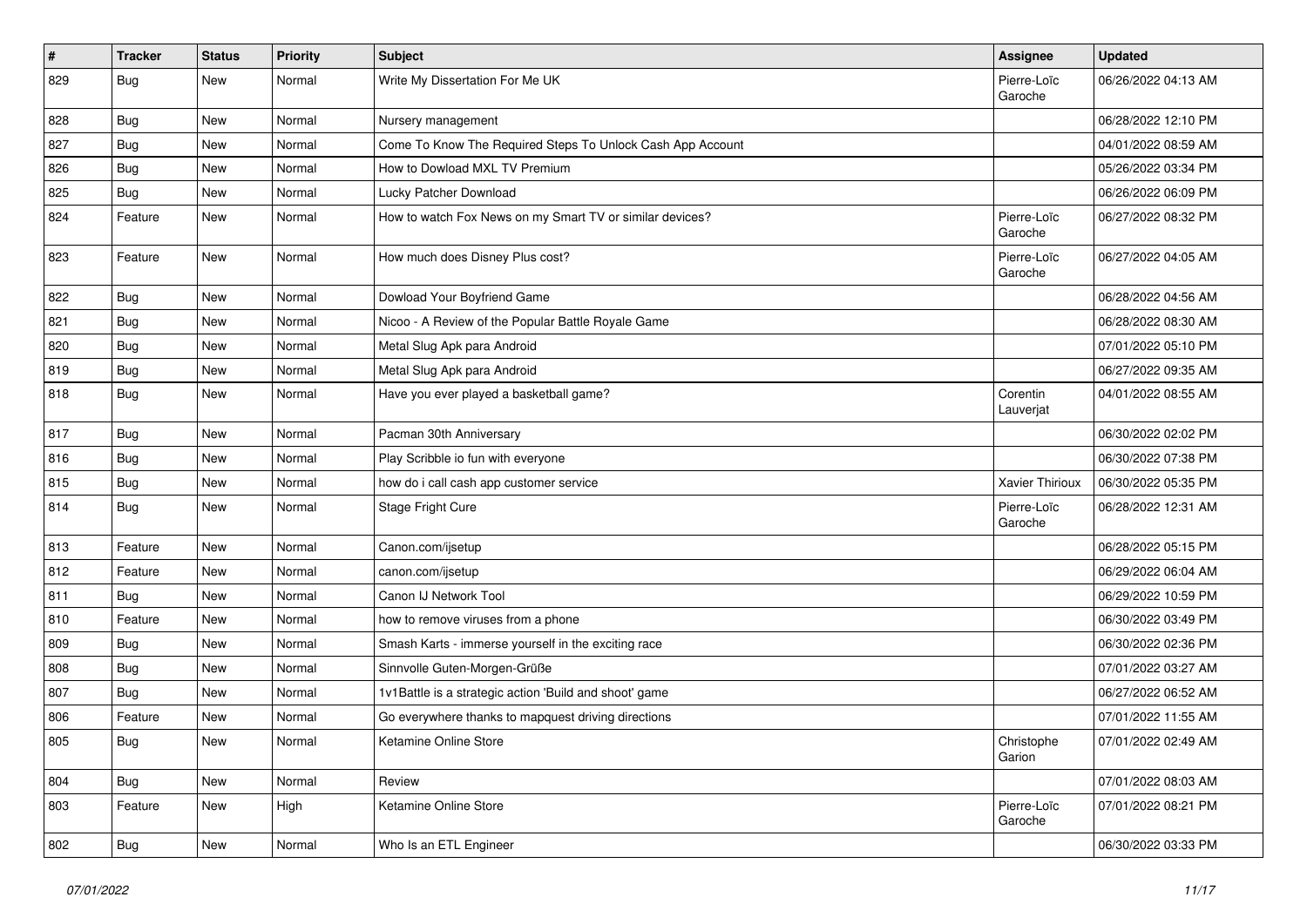| $\pmb{\#}$ | <b>Tracker</b> | <b>Status</b> | <b>Priority</b> | <b>Subject</b>                                                                | <b>Assignee</b>        | <b>Updated</b>      |
|------------|----------------|---------------|-----------------|-------------------------------------------------------------------------------|------------------------|---------------------|
| 801        | <b>Bug</b>     | New           | Normal          | Who Is an ETL Engineer                                                        |                        | 06/30/2022 02:17 PM |
| 800        | <b>Bug</b>     | <b>New</b>    | Normal          | Who Is an ETL Engineer                                                        |                        | 07/01/2022 01:08 PM |
| 799        | Bug            | New           | Normal          | Who Is an ETL Engineer                                                        |                        | 06/29/2022 07:36 PM |
| 798        | Bug            | New           | Normal          | Who Is an ETL Engineer                                                        |                        | 07/01/2022 07:17 AM |
| 797        | Bug            | <b>New</b>    | Normal          | Psychedelic                                                                   | Christophe<br>Garion   | 07/01/2022 03:52 AM |
| 796        | Bug            | <b>New</b>    | Normal          | How Does Cash App ++ actually work and What is the process of it              |                        | 07/01/2022 09:36 AM |
| 795        | Bug            | <b>New</b>    | Normal          | Drift Boss - Exciting Race                                                    |                        | 06/26/2022 06:32 PM |
| 794        | Feature        | <b>New</b>    | Normal          | Safe place to buy fifa coins                                                  |                        | 06/30/2022 03:51 PM |
| 793        | Feature        | New           | Urgent          | Where can I find cheap FIFA coins?                                            | Pierre-Loïc<br>Garoche | 06/30/2022 07:56 PM |
| 792        | Bug            | <b>New</b>    | Normal          | What is Google Camera Mod?                                                    |                        | 06/27/2022 10:20 AM |
| 791        | <b>Bug</b>     | <b>New</b>    | Normal          | Samsnung TV Plus is not working                                               |                        | 04/01/2022 09:03 AM |
| 790        | <b>Bug</b>     | New           | Normal          | My app                                                                        |                        | 04/01/2022 09:03 AM |
| 789        | Bug            | New           | Normal          | Full version                                                                  |                        | 06/30/2022 06:23 PM |
| 788        | Bug            | New           | Normal          | Intro Maker Mod APK                                                           |                        | 06/29/2022 09:13 PM |
| 787        | <b>Bug</b>     | New           | Normal          | Assured Assignment Help                                                       |                        | 07/01/2022 02:08 PM |
| 786        | <b>Bug</b>     | <b>New</b>    | Normal          | Best Assignment Help in Australia & UK                                        |                        | 06/30/2022 09:58 PM |
| 785        | <b>Bug</b>     | New           | Normal          | How To Get Money Off Cash App Without Card Or With A Card?                    |                        | 06/28/2022 11:35 AM |
| 784        | Bug            | New           | Normal          | How To Add Money On Cash App Card And Check The Funds?                        |                        | 06/30/2022 05:09 PM |
| 783        | <b>Bug</b>     | <b>New</b>    | Normal          | How Do I Determine The Reasons And Solutions To Fix Cash App Transfer Failed? |                        | 07/01/2022 05:42 PM |
| 782        | <b>Bug</b>     | <b>New</b>    | Normal          | Comment faire une sonnerie téléphonique                                       |                        | 07/01/2022 08:28 PM |
| 781        | <b>Bug</b>     | New           | Normal          | Free Whatsapp Group to Join                                                   |                        | 06/30/2022 04:23 PM |
| 780        | Bug            | New           | Normal          | Best Whatsapp Modified APKs                                                   | Pierre-Loïc<br>Garoche | 06/28/2022 05:38 PM |
| 779        | Feature        | <b>New</b>    | Normal          | Latest Whatsapp groups for Teens                                              | Pierre-Loïc<br>Garoche | 07/01/2022 05:00 PM |
| 777        | Bug            | New           | Normal          | Obtain driving instructions using Google Maps.                                |                        | 07/01/2022 12:50 PM |
| 776        | <b>Bug</b>     | <b>New</b>    | Normal          | Wibargain                                                                     |                        | 06/30/2022 06:22 PM |
| 775        | Bug            | New           | Normal          | cash app                                                                      |                        | 02/14/2022 08:20 AM |
| 774        | Bug            | <b>New</b>    | Normal          | Follow proper initiatives                                                     |                        | 07/01/2022 04:41 PM |
| 773        | Bug            | New           | Normal          | Spades - Play online free                                                     |                        | 06/30/2022 04:59 PM |
| 772        | Bug            | New           | Normal          | united airlines baggage policy                                                |                        | 07/01/2022 07:30 PM |
| 771        | <b>Bug</b>     | New           | Normal          | united airlines baggage policy                                                |                        | 06/29/2022 05:39 PM |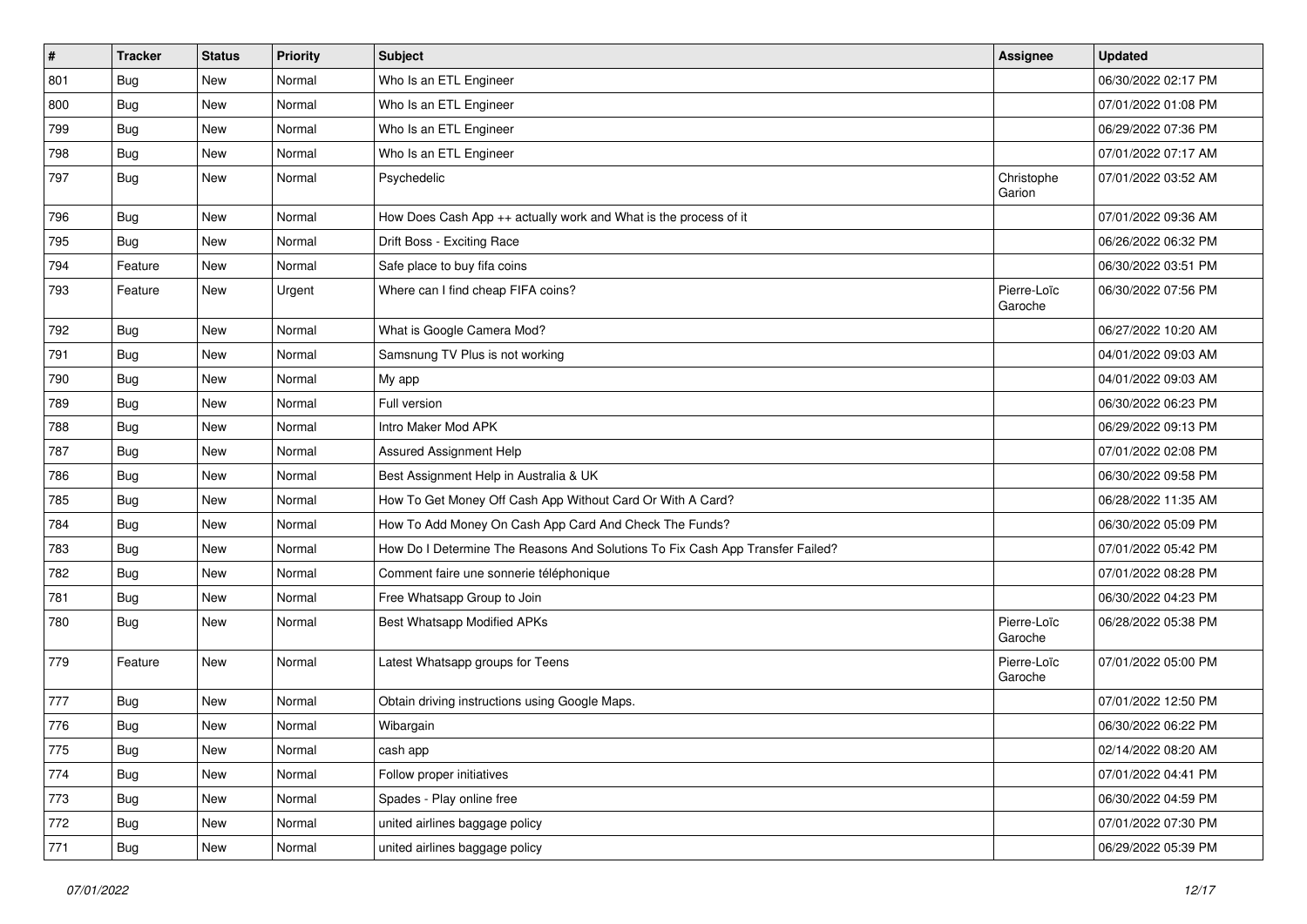| $\vert$ # | <b>Tracker</b> | <b>Status</b> | <b>Priority</b> | <b>Subject</b>                                                                                      | <b>Assignee</b>        | <b>Updated</b>      |
|-----------|----------------|---------------|-----------------|-----------------------------------------------------------------------------------------------------|------------------------|---------------------|
| 770       | <b>Bug</b>     | New           | Normal          | Canon IJ Network Tool                                                                               |                        | 07/01/2022 09:15 AM |
| 769       | Bug            | New           | Normal          | check my cash app                                                                                   |                        | 06/30/2022 07:46 PM |
| 768       | Bug            | New           | Normal          | Where can you buy best jackets online?                                                              |                        | 06/26/2022 01:50 PM |
| 767       | <b>Bug</b>     | New           | Normal          | apkmod                                                                                              |                        | 06/29/2022 06:15 PM |
| 766       | Bug            | New           | Normal          | Pobreflix Mod APK Review                                                                            |                        | 06/29/2022 10:55 PM |
| 765       | <b>Bug</b>     | New           | Normal          | Follow proper initiatives to check my cash app                                                      |                        | 07/01/2022 01:38 AM |
| 764       | Bug            | New           | Normal          | What is available to see what I can watch HBO Max?                                                  |                        | 06/29/2022 08:50 PM |
| 763       | Bug            | New           | High            | How to Make a Ringtone on Your iPhone                                                               |                        | 07/01/2022 01:09 PM |
| 762       | <b>Bug</b>     | New           | Normal          | How To Add Money To A Cash App Card If Struggling With Low Amount?                                  |                        | 06/29/2022 10:53 AM |
| 761       | <b>Bug</b>     | New           | Normal          | What is it about basketball that makes it so popular in the United States?                          | Corentin<br>Lauverjat  | 07/01/2022 11:11 AM |
| 760       | <b>Bug</b>     | <b>New</b>    | Normal          | apkmod                                                                                              |                        | 06/27/2022 04:13 PM |
| 759       | <b>Bug</b>     | New           | Normal          | Canon IJ Network Tool                                                                               | Pierre-Loïc<br>Garoche | 06/29/2022 11:16 PM |
| 758       | Bug            | New           | Normal          | How Do I Study Consistently For Hours?                                                              |                        | 06/27/2022 12:49 AM |
| 757       | Bug            | New           | Normal          | Why Is Issue of Car Maintenance so Famous for the Consumers?                                        |                        | 04/01/2022 09:01 AM |
| 756       | Feature        | New           | Normal          | Your one-stop destination for the thesis writing service                                            |                        | 06/27/2022 05:46 PM |
| 754       | Bug            | New           | Normal          | Cómo descargar tonos gratis de teléfono celular                                                     |                        | 06/26/2022 01:56 PM |
| 753       | <b>Bug</b>     | New           | Normal          | onlineessaygrader                                                                                   |                        | 06/28/2022 05:55 AM |
| 752       | <b>Bug</b>     | New           | Normal          | Plagerism checker                                                                                   |                        | 06/26/2022 06:33 PM |
| 750       | Bug            | New           | Normal          | Create a Report Template                                                                            |                        | 06/26/2022 04:27 PM |
| 749       | Bug            | New           | Normal          | The Best Bubble Shooter Game for Android                                                            |                        | 06/26/2022 12:12 PM |
| 748       | Bug            | <b>New</b>    | Normal          | Il y a quelques façons d'obtenir des sonneries gratuites pour votre iPhone                          |                        | 06/26/2022 11:24 PM |
| 747       | <b>Bug</b>     | New           | Normal          | How to Install Tyflex Plus on Your Android Device                                                   |                        | 06/26/2022 08:16 AM |
| 744       | <b>Bug</b>     | New           | Normal          | <b>Pixel Survive</b>                                                                                |                        | 06/28/2022 05:13 AM |
| 743       | Bug            | New           | Normal          | They promote 'pixel art' contests and a 'game jam' related to the work and figure of Carlos Casares |                        | 06/28/2022 12:04 PM |
| 742       | <b>Bug</b>     | New           | Normal          | How Long Does Cash App Support Take To Respond For A Better Support?                                |                        | 06/25/2022 11:00 PM |
| 741       | <b>Bug</b>     | New           | Normal          | <b>Blockchain Technology Solutions</b>                                                              |                        | 06/26/2022 02:19 AM |
| 740       | Feature        | New           | Normal          | Online Thesis Help USA                                                                              |                        | 07/01/2022 01:11 AM |
| 739       | Bug            | New           | Normal          | law dissertation help                                                                               |                        | 06/27/2022 06:12 PM |
| 738       | Bug            | New           | Normal          | How Much Amount Do I Get Using The Referral Code For Cash App?                                      |                        | 06/27/2022 03:58 PM |
| 737       | <b>Bug</b>     | New           | Normal          | How Do I Talk To A Live Person At Facebook If Anything Is Doubtful?                                 |                        | 06/27/2022 09:59 PM |
| 736       | <b>Bug</b>     | New           | Normal          | I Want to Edit in My Website (transfer-factor.net) Unfortunately, Unable to Edit It                 |                        | 06/24/2022 07:32 AM |
| 735       | <b>Bug</b>     | New           | Normal          | A quick fix of how to get money back from cash app stocks                                           |                        | 07/01/2022 07:04 AM |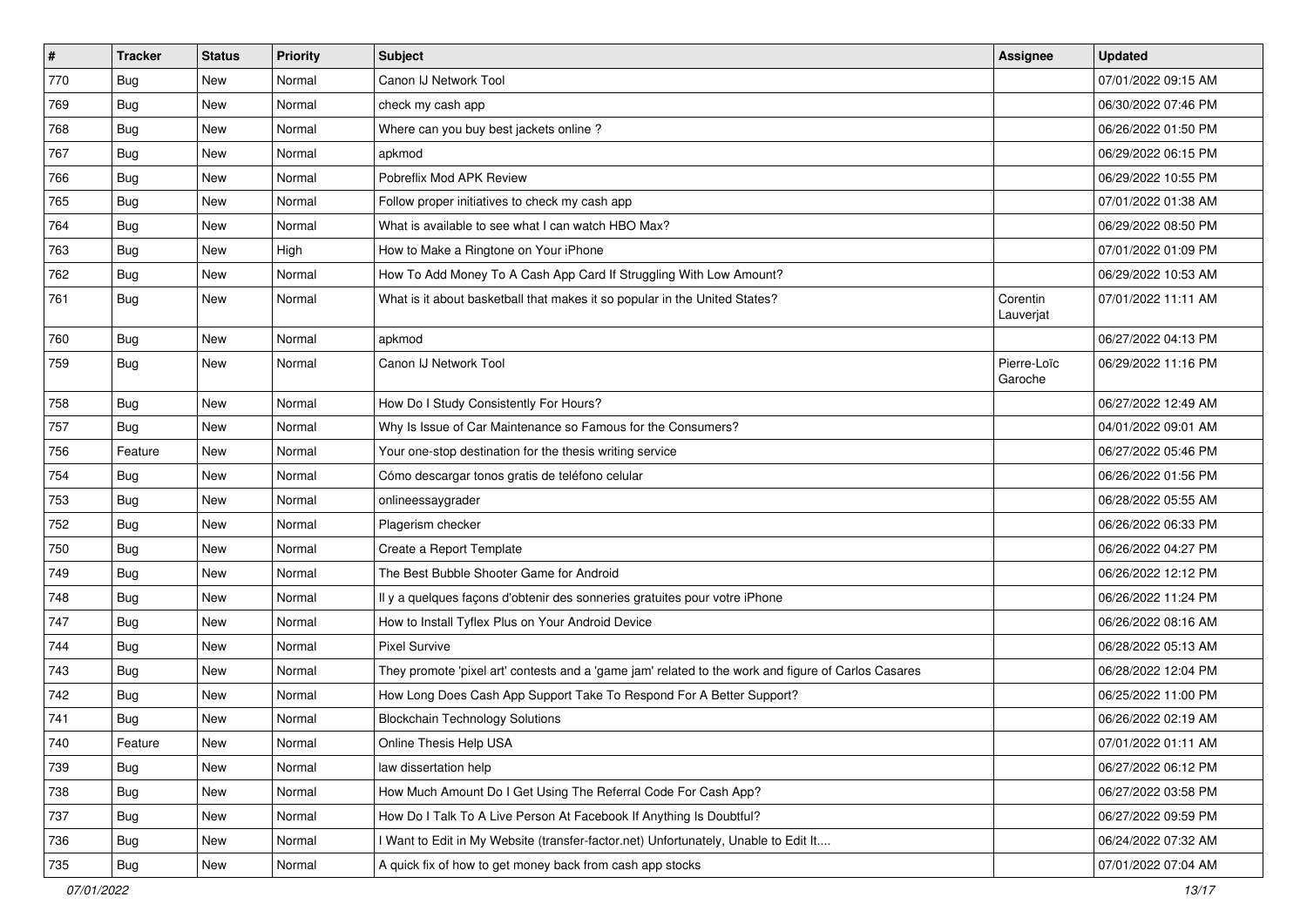| $\sharp$ | <b>Tracker</b> | <b>Status</b> | <b>Priority</b> | Subject                                                                      | <b>Assignee</b>        | <b>Updated</b>      |
|----------|----------------|---------------|-----------------|------------------------------------------------------------------------------|------------------------|---------------------|
| 734      | <b>Bug</b>     | New           | Normal          | DR. STRANGE: Multiverse of Scheduling Madness!                               |                        | 06/28/2022 07:07 AM |
| 733      | <b>Bug</b>     | <b>New</b>    | Normal          | How does one go about getting a book deal?                                   |                        | 06/28/2022 06:35 PM |
| 732      | Bug            | New           | Normal          | Get rectifications steps about why cash app transfer failed                  |                        | 06/26/2022 03:28 PM |
| 731      | Bug            | New           | Normal          | Avail Of Cash App Customer Service If Unable To Down Cash App Mobile App?    |                        | 06/25/2022 08:36 PM |
| 730      | Bug            | <b>New</b>    | Normal          | Canon IJ Network Tool                                                        |                        | 06/26/2022 05:51 PM |
| 729      | Bug            | New           | Normal          | Canon IJ Network Tool                                                        |                        | 06/28/2022 01:10 PM |
| 728      | Bug            | <b>New</b>    | Normal          | Will Cash App refund money if scammed? Hitches With Optimum Ease             |                        | 06/26/2022 06:15 AM |
| 727      | Bug            | New           | Normal          | Drive for speed simulator mod apk                                            | Pierre-Loïc<br>Garoche | 06/27/2022 06:33 AM |
| 726      | <b>Bug</b>     | <b>New</b>    | Normal          | Mobile Application Development Services                                      |                        | 06/30/2022 08:49 PM |
| 725      | Feature        | New           | Normal          | What are memo writing services design                                        |                        | 07/01/2022 01:39 PM |
| 724      | Bug            | New           | Normal          | Dial Chime Customer support number for a quick response                      |                        | 07/01/2022 11:30 AM |
| 723      | Bug            | <b>New</b>    | High            | The best horror game in 2021                                                 | Christophe<br>Garion   | 07/01/2022 03:15 AM |
| 722      | Bug            | New           | Normal          | Vergrößern Sie Instagram-Fotos mit instazoom                                 | Christophe<br>Garion   | 06/28/2022 07:21 AM |
| 721      | Bug            | <b>New</b>    | Normal          | Cómo instalar un Mod Apk                                                     |                        | 06/30/2022 02:08 AM |
| 720      | Bug            | <b>New</b>    | Normal          | How does Cash App Phone Number provide a quick treatment?                    |                        | 07/01/2022 05:38 AM |
| 719      | Bug            | New           | Normal          | How Do I Send \$5000 Through Cash App Account With Ease?                     |                        | 06/29/2022 10:15 PM |
| 718      | Bug            | New           | High            | Solve Complex Accounting Assignments                                         | Hamza<br>Bourbouh      | 07/01/2022 05:23 PM |
| 717      | Bug            | New           | Normal          | Disney Plus Apk - Watch Movies and TV Shows on Your Device                   |                        | 07/01/2022 07:02 PM |
| 716      | Bug            | <b>New</b>    | Normal          | La celebración de un BabyShower.                                             |                        | 07/01/2022 09:43 AM |
| 715      | Bug            | New           | Normal          | Puppy Playtime Descargar gratis                                              |                        | 07/01/2022 03:28 AM |
| 714      | <b>Bug</b>     | <b>New</b>    | Normal          | Cuevana 3 Premium - Enjoy Your Favorite Movies and TV Shows on Your Smart TV |                        | 06/27/2022 11:43 PM |
| 713      | Bug            | <b>New</b>    | High            | Why Cupcake 2048 is a addictive game?                                        | Pierre-Loïc<br>Garoche | 04/01/2022 09:34 AM |
| 712      | Bug            | New           | Normal          | <b>Tips and Tricks</b>                                                       |                        | 06/29/2022 07:26 PM |
| 711      | <b>Bug</b>     | <b>New</b>    | Normal          | Human Fall Flat Apk Download                                                 |                        | 07/01/2022 01:14 AM |
| 710      | Bug            | New           | Normal          | Take Necessary Assistance If You Are Unable Activate Cash App Card           |                        | 06/25/2022 09:26 PM |
| 709      | Bug            | New           | Normal          | How To Load Cash App Card At Walmart Without Having To Face Any Hassle?      |                        | 06/29/2022 03:26 AM |
| 708      | Bug            | New           | Normal          | Efficient ways to proceed with the cash app dispute process?                 |                        | 06/29/2022 10:24 AM |
| 707      | Bug            | New           | Normal          | Why Accounting Assignments Are Beneficial For The Students?                  | Pierre-Loïc<br>Garoche | 06/30/2022 01:06 AM |
| 706      | Bug            | New           | Normal          | How Can You Cancel A Cash App Payment Without Any Prior Information?         |                        | 06/26/2022 09:13 AM |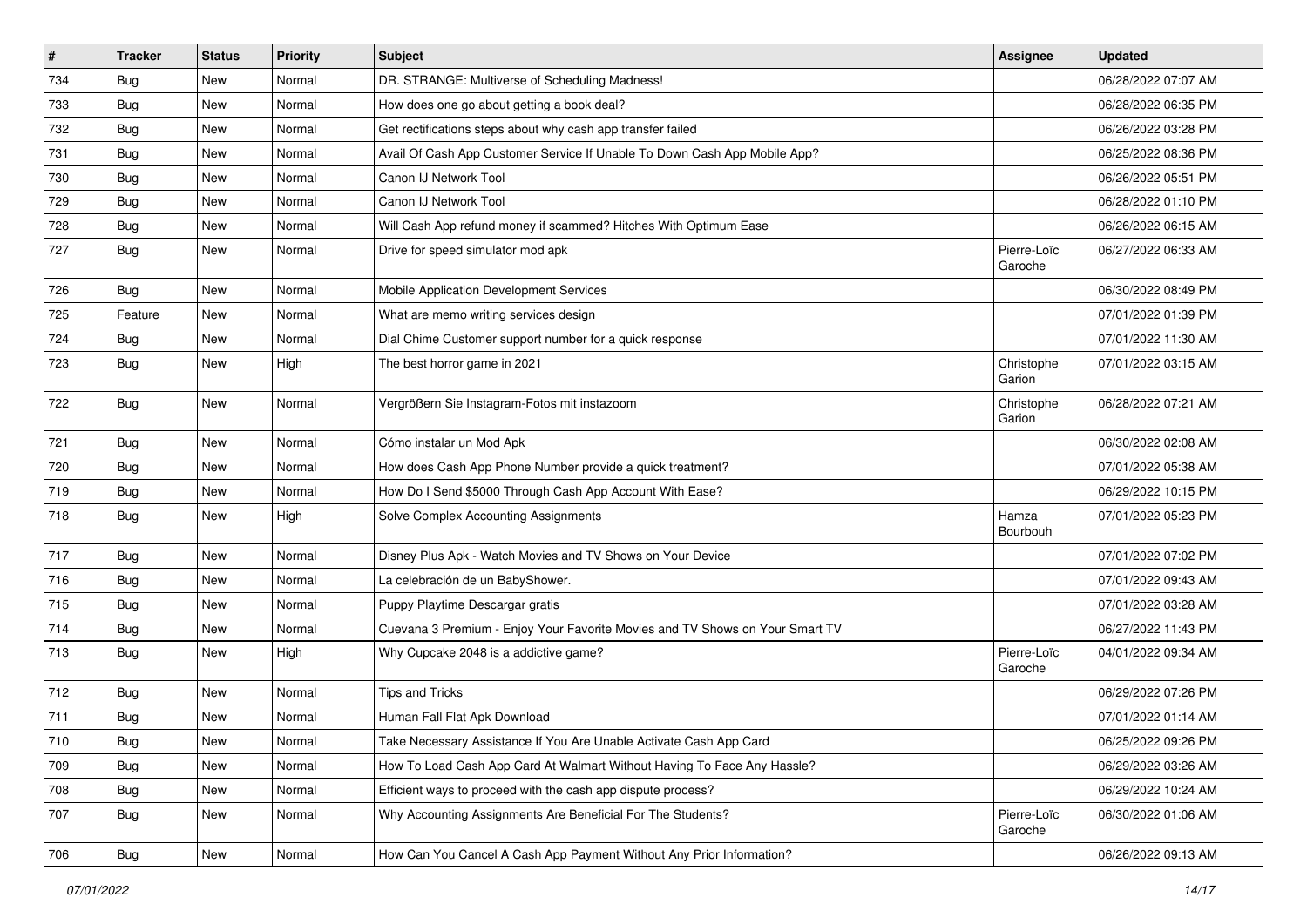| $\vert$ # | <b>Tracker</b> | <b>Status</b> | <b>Priority</b> | <b>Subject</b>                                                        | <b>Assignee</b>        | <b>Updated</b>      |
|-----------|----------------|---------------|-----------------|-----------------------------------------------------------------------|------------------------|---------------------|
| 705       | Bug            | <b>New</b>    | Normal          | wuxiaworld                                                            |                        | 06/29/2022 11:42 PM |
| 704       | Bug            | <b>New</b>    | Normal          | Reach support team of Chime Customer Service for instant help         |                        | 07/01/2022 10:14 AM |
| 703       | Bug            | <b>New</b>    | Normal          | For real-time help, dial Facebook customer service number             |                        | 07/01/2022 05:09 AM |
| 702       | <b>Bug</b>     | <b>New</b>    | Normal          | Avail Chime Customer Service to know How To Get Chime Bank Statement  |                        | 06/28/2022 04:58 AM |
| 701       | <b>Bug</b>     | <b>New</b>    | Normal          | Why Law Essay Helper UK is Necessary?                                 |                        | 06/29/2022 06:29 PM |
| 700       | <b>Bug</b>     | <b>New</b>    | Normal          | Cómo descargar Poppy Playtime                                         |                        | 04/01/2022 09:30 AM |
| 699       | Bug            | <b>New</b>    | Normal          | Would you be able to utilize Cash App Twitch?                         |                        | 07/01/2022 08:12 AM |
| 698       | Feature        | <b>New</b>    | Normal          | Connect with cash app representative to ask about cash app flip scam  |                        | 06/26/2022 11:24 AM |
| 697       | Bug            | <b>New</b>    | Normal          | How to Descargar Pura TV For Android                                  |                        | 06/30/2022 08:48 PM |
| 696       | <b>Bug</b>     | <b>New</b>    | Normal          | How to Install the TuMangaOnline App                                  |                        | 07/01/2022 03:37 AM |
| 695       | Bug            | <b>New</b>    | Normal          | Refer Listas IPTV Apk                                                 |                        | 07/01/2022 11:10 AM |
| 694       | Bug            | <b>New</b>    | Normal          | How to Get Guidance On How To Cash App Withdrawal Limit?              | Christophe<br>Garion   | 06/30/2022 11:44 PM |
| 693       | Feature        | New           | Normal          | How To Get My Money Back From The Cash App To Your Wallet?            |                        | 06/30/2022 10:37 PM |
| 692       | Bug            | New           | Normal          | Esports 888b                                                          |                        | 06/12/2022 10:04 AM |
| 691       | Bug            | <b>New</b>    | Normal          | tea garden dublin                                                     |                        | 04/01/2022 09:31 AM |
| 690       | Bug            | <b>New</b>    | Normal          | campervan hire                                                        |                        | 06/28/2022 11:55 AM |
| 689       | Bug            | <b>New</b>    | Normal          | How to use twitch.tv/activate?                                        |                        | 07/01/2022 03:30 AM |
| 688       | Bug            | <b>New</b>    | Normal          | How to use twitch.tv/activate?                                        |                        | 07/01/2022 11:35 AM |
| 687       | Bug            | New           | Normal          | How to use twitch.tv/activate?                                        |                        | 06/30/2022 09:20 AM |
| 686       | Bug            | <b>New</b>    | Normal          | Welcome To The Most Demandable Mahipalpur Escorts Agency              |                        | 06/27/2022 03:45 PM |
| 685       | Bug            | <b>New</b>    | Low             | voutube thumbnail downloader                                          | Pierre-Loïc<br>Garoche | 06/28/2022 04:26 AM |
| 684       | Bug            | <b>New</b>    | Normal          | Difference between paper map and online map                           |                        | 06/30/2022 09:41 PM |
| 683       | Feature        | New           | Normal          | Game creation                                                         |                        | 07/01/2022 02:36 AM |
| 682       | <b>Bug</b>     | <b>New</b>    | Normal          | Does Facebook customer service live chat allow to speak with someone? |                        | 07/01/2022 02:08 PM |
| 681       | Feature        | New           | High            | <b>Online Class</b>                                                   |                        | 07/01/2022 04:41 PM |
| 680       | Feature        | <b>New</b>    | Normal          | Word Jewels 2                                                         |                        | 07/01/2022 06:36 PM |
| 679       | Bug            | <b>New</b>    | Normal          | Word Finder helps you to play word games better                       |                        | 04/01/2022 09:34 AM |
| 678       | Bug            | <b>New</b>    | Normal          | How to be a winner in buidnow gg                                      |                        | 06/29/2022 06:31 PM |
| 677       | <b>Bug</b>     | New           | Normal          | Logo Design Services Near Me                                          |                        | 06/29/2022 11:58 AM |
| 676       | <b>Bug</b>     | <b>New</b>    | Normal          | Does Facebook customer service live chat allow to speak with someone? |                        | 04/01/2022 09:39 AM |
| 675       | Bug            | <b>New</b>    | Normal          | What Are Smart Tactics To Fix Cash App Transfer Failed Hurdles?       |                        | 06/27/2022 09:51 AM |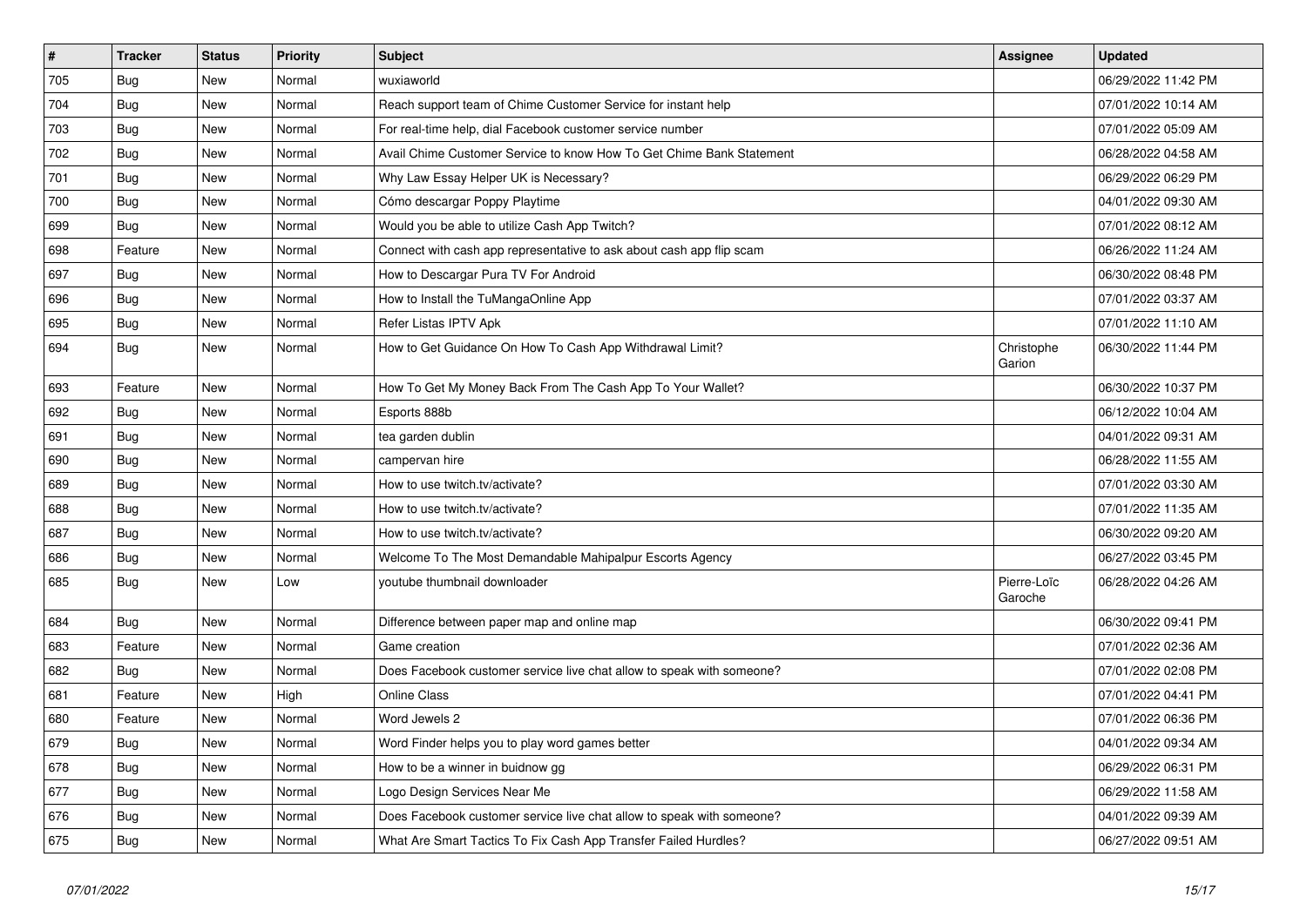| $\vert$ # | <b>Tracker</b> | <b>Status</b> | <b>Priority</b> | <b>Subject</b>                                             | <b>Assignee</b>        | <b>Updated</b>      |
|-----------|----------------|---------------|-----------------|------------------------------------------------------------|------------------------|---------------------|
| 674       | <b>Bug</b>     | New           | Normal          | The best game in 2021                                      | Pierre-Loïc<br>Garoche | 06/30/2022 03:13 AM |
| 673       | Bug            | New           | Normal          | Learn the basics of pixel art - Clear grid                 |                        | 07/01/2022 01:56 PM |
| 672       | <b>Bug</b>     | New           | Normal          | The easiest way to delete ringtones on iPhone              |                        | 07/01/2022 01:31 AM |
| 671       | Bug            | New           | Normal          | Hot games                                                  | Pierre-Loïc<br>Garoche | 06/29/2022 12:40 AM |
| 670       | <b>Bug</b>     | New           | Normal          | JTWhatsApp Apk - The New and Improved WhatsApp             |                        | 06/28/2022 12:32 PM |
| 669       | Feature        | New           | Normal          | Nursing Assignment Help                                    |                        | 07/01/2022 03:56 AM |
| 668       | <b>Bug</b>     | New           | Normal          | Get to know Cash App Refund Process here                   |                        | 06/29/2022 07:21 AM |
| 667       | Bug            | New           | Normal          | What Is a Ringtone?                                        |                        | 07/01/2022 05:13 AM |
| 666       | Bug            | New           | Normal          | 470+ pages à colorier de Noël                              |                        | 06/30/2022 02:42 PM |
| 665       | Feature        | <b>New</b>    | Normal          | Look for a dedicated help with finance assignment          |                        | 07/01/2022 07:46 PM |
| 664       | Bug            | New           | Normal          | Tea TV Apk Download - The Best Way to Watch Movies Offline |                        | 06/29/2022 11:00 PM |
| 663       | <b>Bug</b>     | New           | Normal          | Know how the Cash app twitches words in a detailed way.    | Pierre-Loïc<br>Garoche | 06/28/2022 07:08 PM |
| 662       | Bug            | New           | Normal          | Oreo TV Download - The Easiest Way to Watch Live TV        |                        | 06/29/2022 08:19 PM |
| 661       | <b>Bug</b>     | New           | Normal          | Turbo VPN MOD APK Download                                 |                        | 06/29/2022 11:57 AM |
| 660       | Bug            | New           | Normal          | Anchovies Nutrition Facts And Health Benefits              |                        | 04/01/2022 09:40 AM |
| 659       | <b>Bug</b>     | New           | Normal          | Olive Oil Properties And Health Benefits                   |                        | 07/01/2022 03:22 PM |
| 658       | Bug            | New           | Normal          | Watermelon Nutrition Facts And Health Benefits             |                        | 06/29/2022 06:46 PM |
| 657       | Bug            | New           | Normal          | Coconut Nutrition Facts And Health Benefits                |                        | 06/29/2022 05:05 PM |
| 656       | <b>Bug</b>     | New           | Normal          | Kiwi Nutrition Facts And Health Benefits                   |                        | 07/01/2022 01:41 AM |
| 655       | Bug            | New           | Normal          | <b>Eggplant Health Benefits</b>                            |                        | 06/29/2022 08:18 AM |
| 654       | Feature        | New           | Normal          | Peach Health Benefits                                      |                        | 06/30/2022 02:43 PM |
| 653       | <b>Bug</b>     | New           | Normal          | Jujube (Jinjoles): Properties And Health Benefits          |                        | 07/01/2022 06:20 AM |
| 652       | <b>Bug</b>     | New           | Normal          | Sesame Health Benefits                                     |                        | 06/29/2022 07:46 PM |
| 651       | Bug            | New           | Normal          | Salmon Health Benefits                                     |                        | 06/30/2022 09:49 PM |
| 650       | <b>Bug</b>     | New           | Normal          | <b>Cherries Health Benefits</b>                            |                        | 07/01/2022 03:20 PM |
| 649       | Feature        | New           | Normal          | Pear Health Benefits                                       |                        | 06/28/2022 08:04 AM |
| 648       | Feature        | New           | Normal          | Plum Health Benefits                                       |                        | 06/28/2022 06:02 PM |
| 647       | Feature        | New           | Normal          | <b>Cranberry Health Benefits</b>                           |                        | 06/30/2022 07:08 PM |
| 646       | Feature        | New           | Normal          | Collaborative Research Group                               |                        | 06/29/2022 09:46 AM |
| 645       | Bug            | New           | Normal          | thong tin chinh xac nhat hom nay                           |                        | 06/30/2022 07:09 PM |
| 644       | <b>Bug</b>     | New           | Normal          | <b>TeaTV App Review</b>                                    |                        | 06/27/2022 11:47 AM |